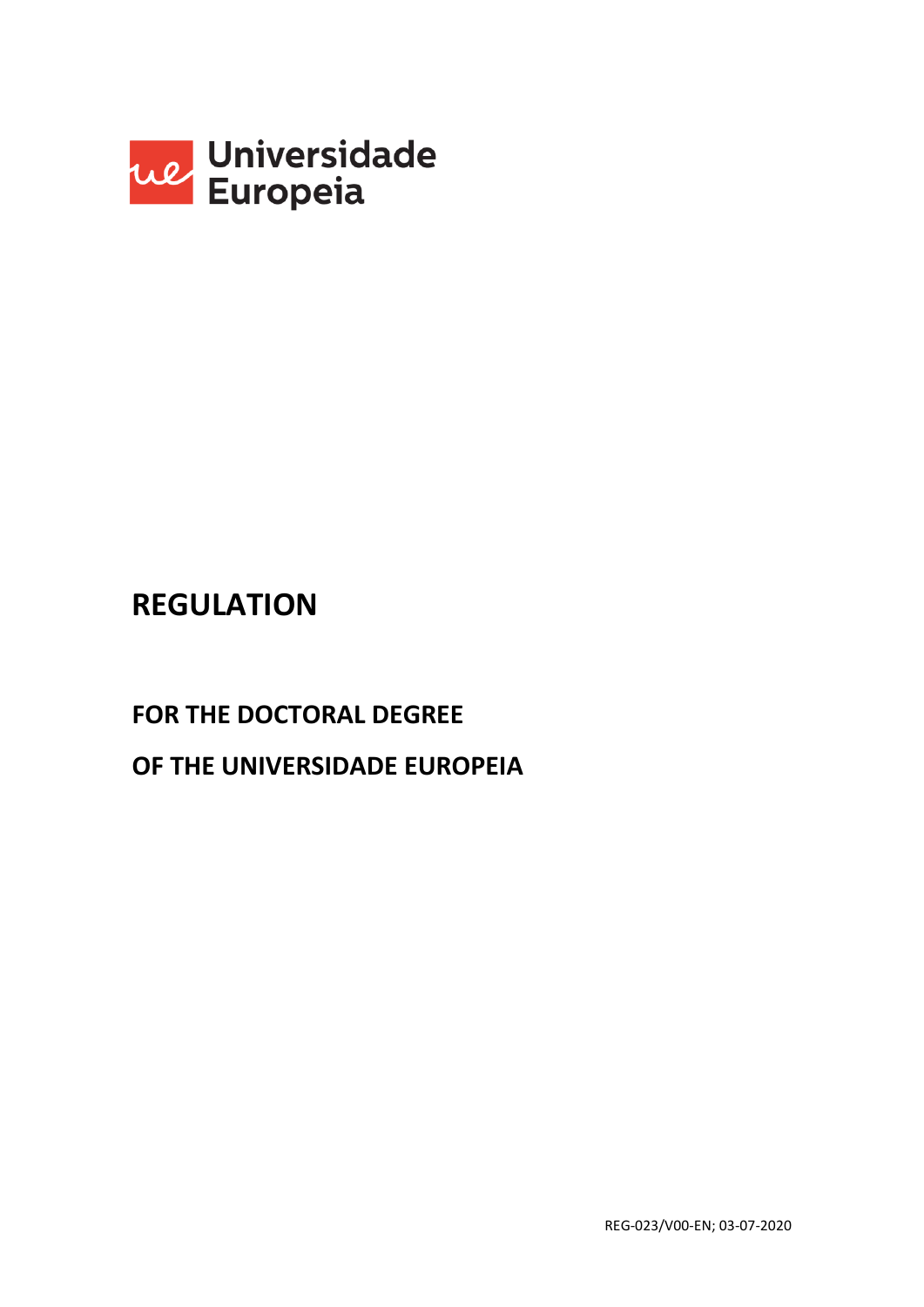Document Date: 15/07/2019 Validation by the Rector: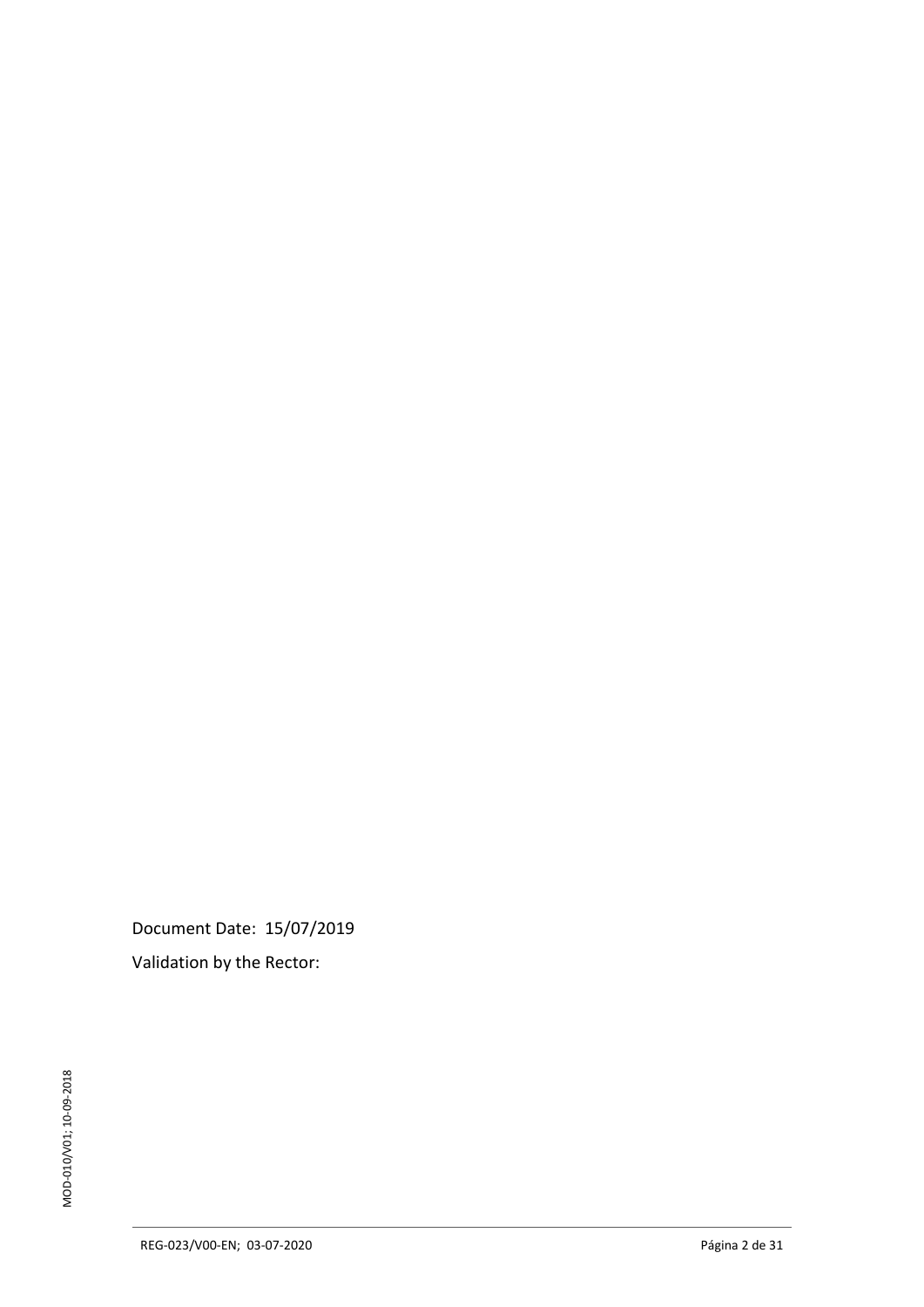#### **CHAPTER I**

#### **GENERAL RULES**

#### Article 1

#### **Doctoral degree award**

- 1. The Universidade Europeia confers the degree of doctor in one of its branches of knowledge, which can, where applicable, be deployed in one of its fiels of study.
- 2. The Universidade Europeia confers the degree of doctor to those who meet the following requirements:
	- a) Have the ability to systematically understand a given scientific field of study;
	- b) Possess competencies, skills and research methods of a given scientific field;
	- c) Own the ability to design, plan and carry out meaningful research respecting the requirements imposed by academic quality and integrity standards;
	- d) Have carried out a significant set of original research or artistic production work that has contributed to the widening of the frontiers of knowledge, arts and culture and which deserve national or international dissemination in peerreviewed publications or in high-level cultural and artistic events;
	- e) Are able to create, critically analyze, and synthesize new and complex ideas;
	- f) Can communicate with their peers, the rest of the academic community and society at large about the area in which they are specialized;
	- g) Are able to promote technological, social or cultural progress in an academic and or professional context in a knowledge-based society.

## Article 2

## **Organization**

1. The study cycle leading to the doctoral degree includes the drafting of an original thesis, expressly conceived for this purpose, which is appropriate for the nature of the field of knowledge or specialty in question.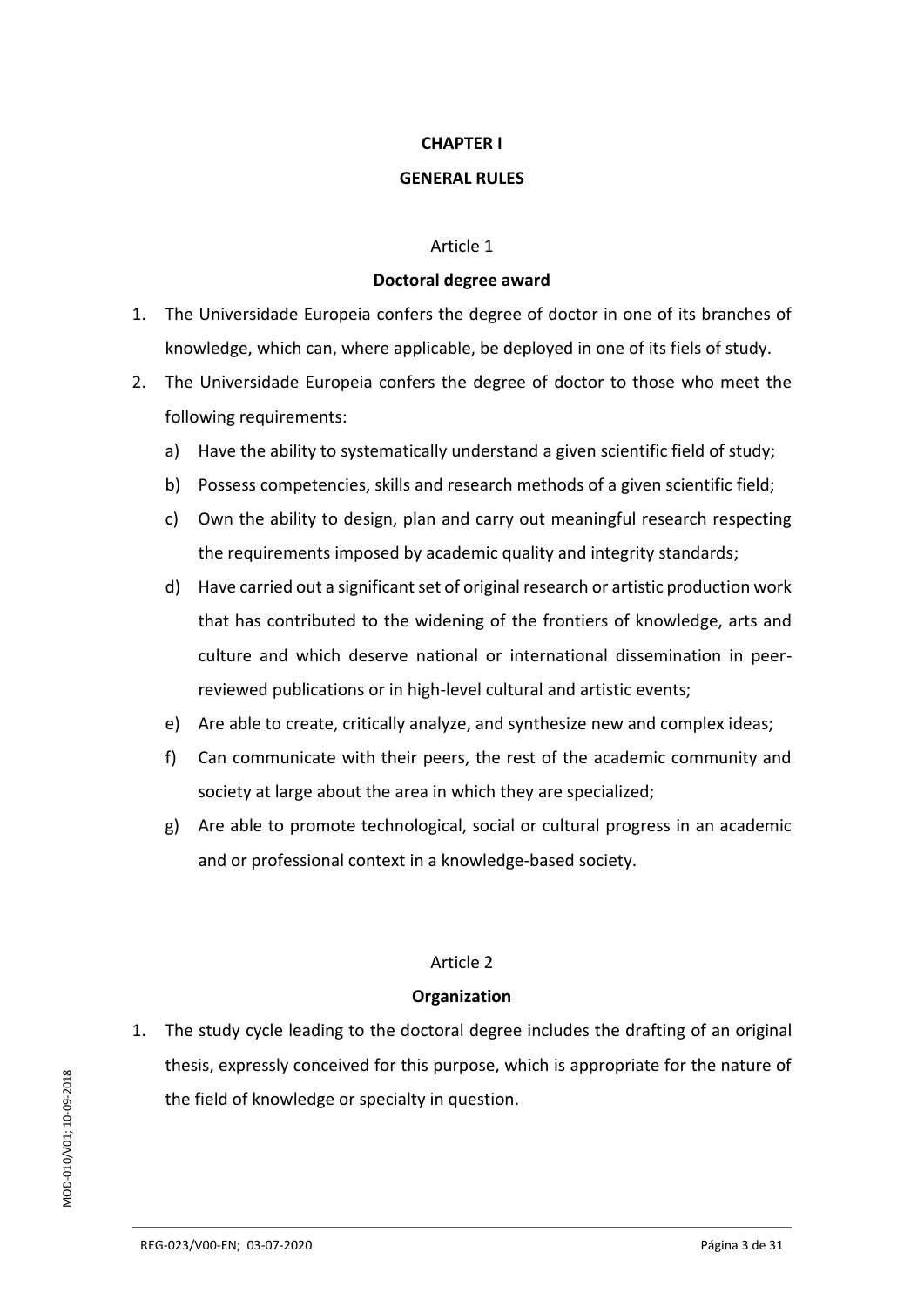- 2. For duly justifiable reasons, and taking into account the nature of the field of study or expertise, the Scientific Council may authorise that the drafting of an original thesis be replaced by:
	- a) The collection, duly framed by an introduction, bibliographic review, discussion and general conclusions, of a coherent and relevant set of at least 3 scientific publications, where the original contribution of the candidate to science is clear, and which have been published or accepted for publication in journals with peer review of international recognized merit, and bear a Digital Object Identifier (DOI) which was mainly given during the period of enrollment in the doctoral study cycle; or
	- b) A work or set of works or achievements in the field of the arts, of an innovative quality, in which the original contribution of the candidate is clear, accompanied by written reasons that explain the design and conception process, the research capacity, and its framework for the evolution of knowledge in the specific field.
- 3. The regime defined in the preceding paragraph shall take into account the nature of the field of knowledge or specialty of each study cycle leading to the doctoral degree. Hence its application depends on it being foreseen in the specific regulations of each doctoral degree.
- 4. Depending on the study cycle-specific regulation, the doctoral degree may include the compulsory attendance of curricular units for doctoral candidates to deepen their scientific knowledge, which contitute the so-called doctoral course. The respective regulations also contain the curricular structures, study plans and credits, as well as possible conditions under which the doctoral students may be excused from attending a particular curricular unit and those curricular units which are compulsory for the furtherance of the said studies.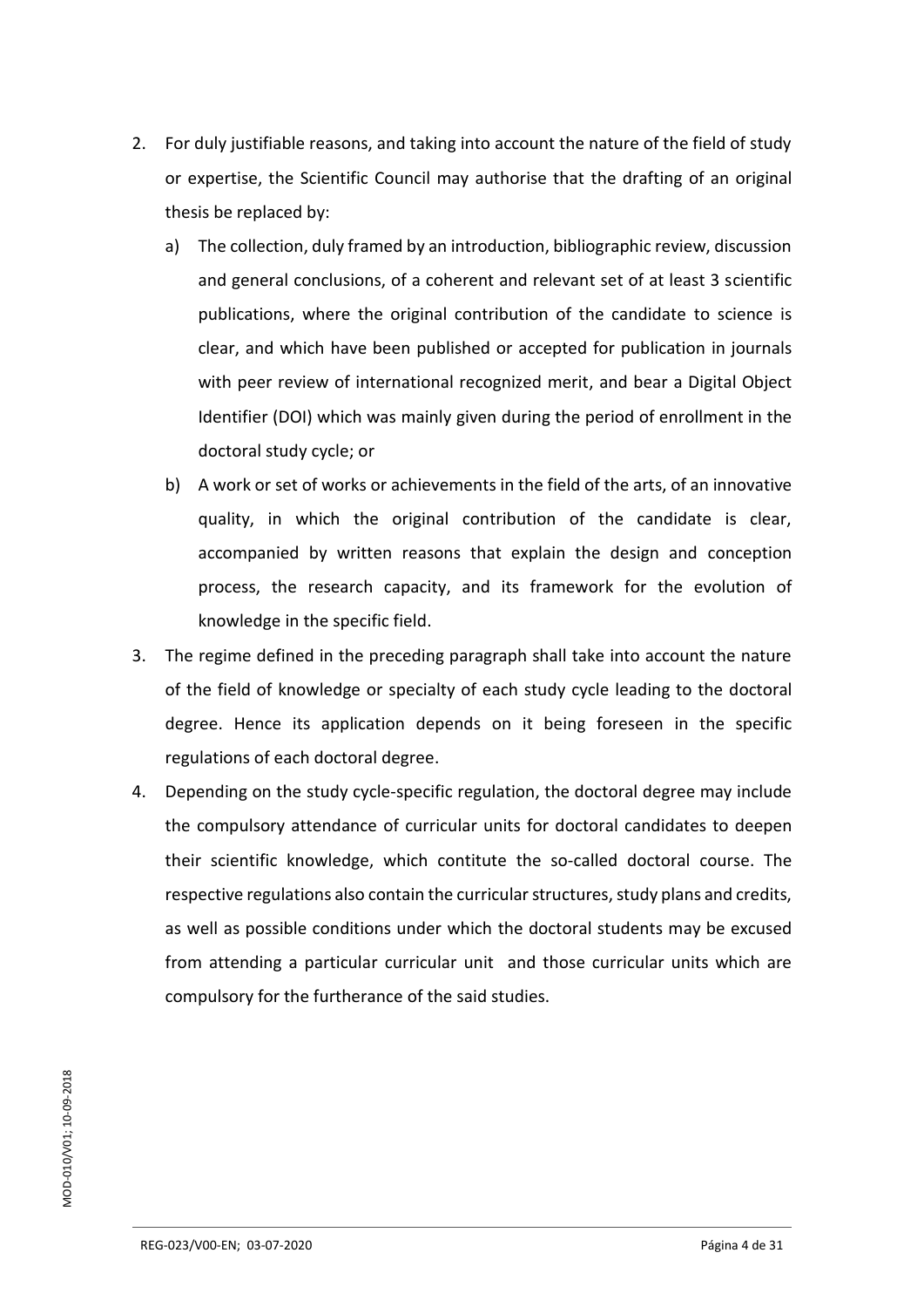## **Terms of admission**

- 1. The following candidates may apply for the study cycle leading to the doctoral degree:
	- a) Holders of a Master's Degree or legal equivalent;
	- b) Holders of a Bachelor's degree, or legal equivalent, with a particularly relevant school or scientific curriculum that is recognized as relevant for the particular study cycle by the Scientific Council;
	- c) Exceptionally, holders of a school, scientific or professional curriculum that is recognised as proof of the ability to carry out this study cycle by the Scientific Council.
- 2. In the cases subject to points (a) and (b) of the preceding paragraph, the regulations of each study cycle leading to the doctoral degree may require a minimum mean average.
- 3. The Scientific Council detains the power to decide on which candidates to admit, taking into account the rules and regulations of the respective degree.
- 4. The recognition referred to in paragraph 1 (b) and (c) is applicable exclusively for the purpose of providing access to the doctoral degree study cycle and does not confer on the holder any equivalence or recognition of the degree of bachelor or master.

## Article 4

## **Supervision**

- 1. The work leading to the preparation of the thesis should be conducted under the guidance of a professor or researcher with a PhD degree specializing in the nuclear scientific area of the study cycle.
- 2. The Scientific Council appoints the supervisor, based on a proposal from the doctoral student and the prior opinion of the study cycle Scientific Committee, upon the proposed advisor's declaration of acceptance.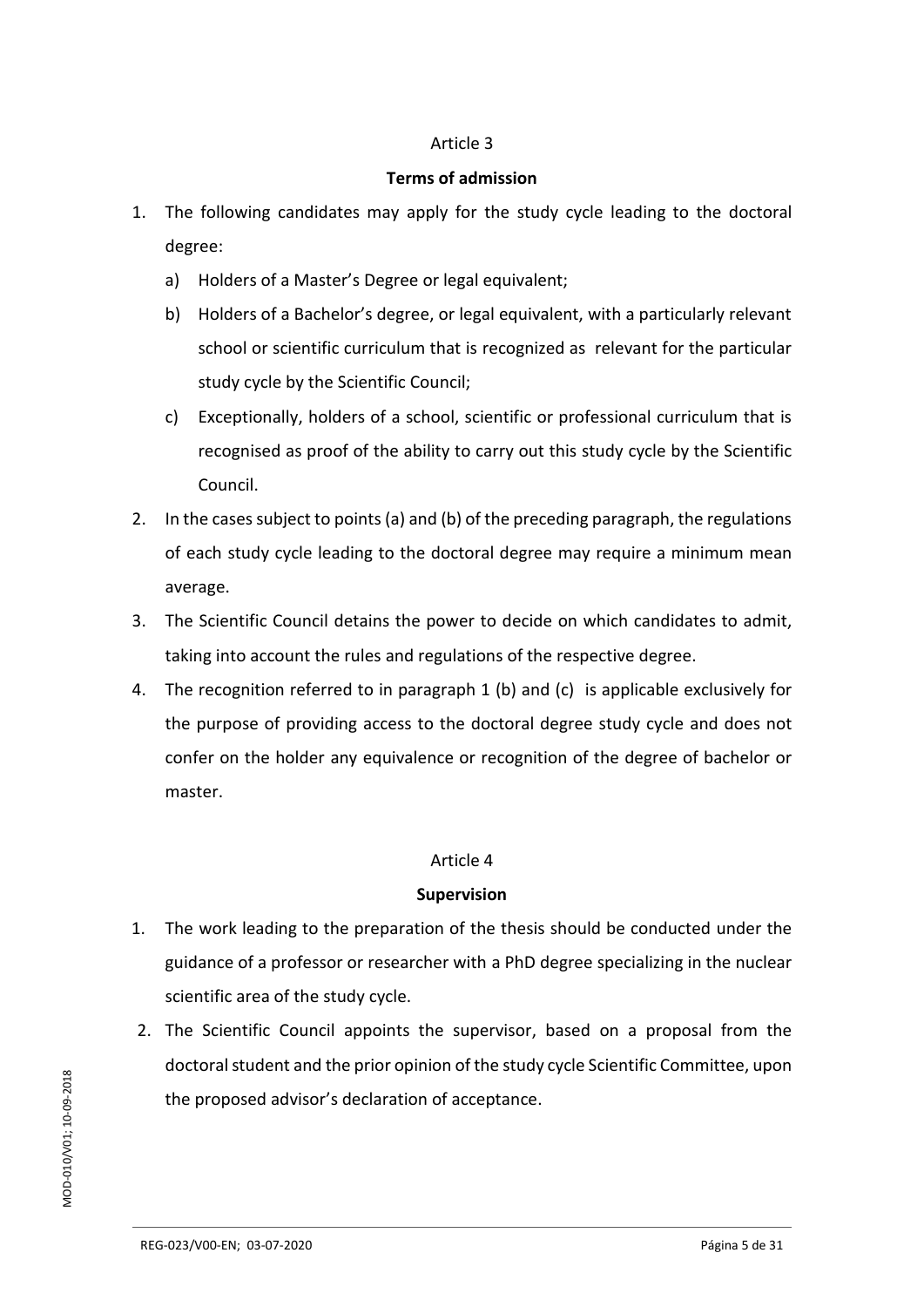- 3. If the designated supervisor is not a member of staff of the Universidade Europeia or any of its Faculties, the Scientific Council shall appoint a second supervisor, professor or researcher with a doctoral degree who is a Universidade Europeia faculty member.
- 4. The supervisors must effectively and actively guide the doctoral student in their research and with the drafting of the thesis or equivalent works, while preserving the academic freedom of the doctoral student and their right to defend their own scientific standing.
- 5. Supervisors may, at any time, request the Scientific Council to waive the said guidance upon duly justifiable reasons. Likewise, doctoral candidates may submit a request to change their supervisor for duly justifiable reasons and upon a declaration of acceptance from the proposed new a supervisor.
- 6. It is up to the Scientific Council to examine and decide on requests for resignation or change of advisor or advisors, which are duly substantiated.
- 7. The regulations of each doctoral degree study cycle determine the procedures for the ongoing supervision of the doctoral work, which may require a presentation of the work plan by the doctoral student and its discussion before a jury.

## **Special regime for the doctoral degree thesis or work presentation**

- 1. According to Article 33 of the Legal Regime of Degrees and Diplomas of Higher Education, Decree-Law No. 74/2006 of March 24, republished by Decree-Law No. 65/2018 of August 16, applicants who meet the requirements for admission to the study cycle leading to a doctoral degree may apply for the submission of a thesis, or the documents provided for in Article 31(a) and (b) of Article 31, for the Viva Voce without enrolling in the study cycle referred to in Article 31 and without the supervision referred to in Article 38a of the same diploma.
- 2. It is up to the Scientific Council to admit the applicants, upon the examination of the applicant's curriculum, the adequacy of the documents submitted for the field of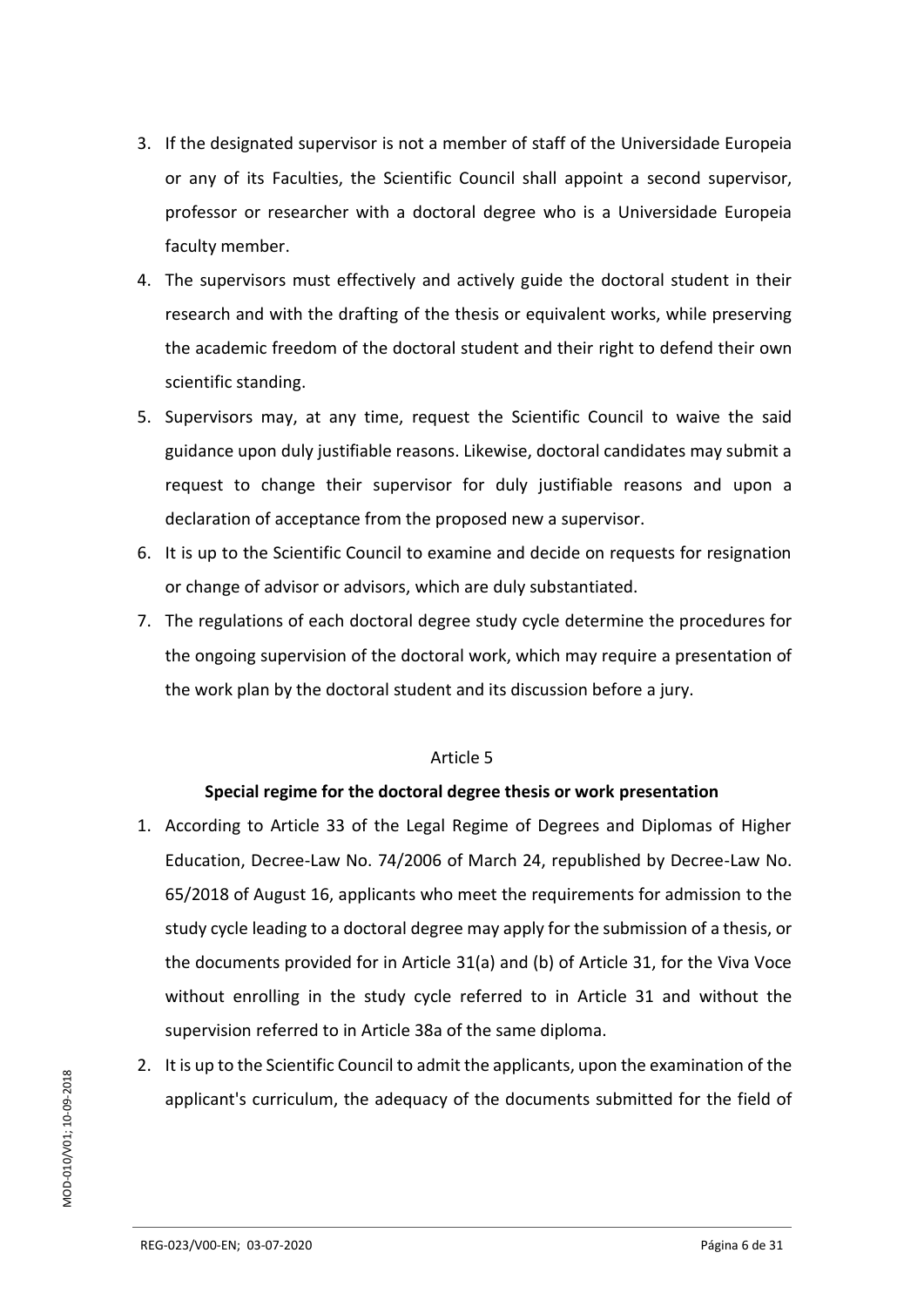knowledge or the specialty of the doctoral degree and the approval of the Scientific Committee.

3. Viva Voce and public presentations of doctoral degrees subject to this special regime require the payment of the applicable fees.

## Article 6

## **Thesis or equivalent work registration**

- 1. Doctoral theses require registration:
	- a) Within 60 working days after the enrolment date in the study cycle, if class attendance for the doctoral course is not required;
	- b) Within 60 working days after the doctoral course is concluded as planned.
- 2. The thesis or equivalent works are registered for a strict period of five years, except in the case of the suspension provisions mentioned in this Regulation.

## Article 7

## **Thesis theme registration**

- 1. The thesis theme will be registered in accordance with the applicable legal regime.
- 2. For the purposes of the registration provided for in paragraph 1, for each applicant wishing to obtain a doctoral degree, the Universidade Europeia shall communicate to the Observatory for Science and Higher Education, within 10 days from the submission of the application, the following information:
	- a) Name of the doctoral degree student;
	- b) Thesis plan title;
	- c) Field of study and key-words;
	- d) The Institution awarding the degree;
	- e) Name of supervisor;
	- f) Doctoral thesis theme registration date.
- 3. The data registered with the Universidade Europeia are maintained unti the thesis is concluded, according to the legislation applicable to the protection of personal data.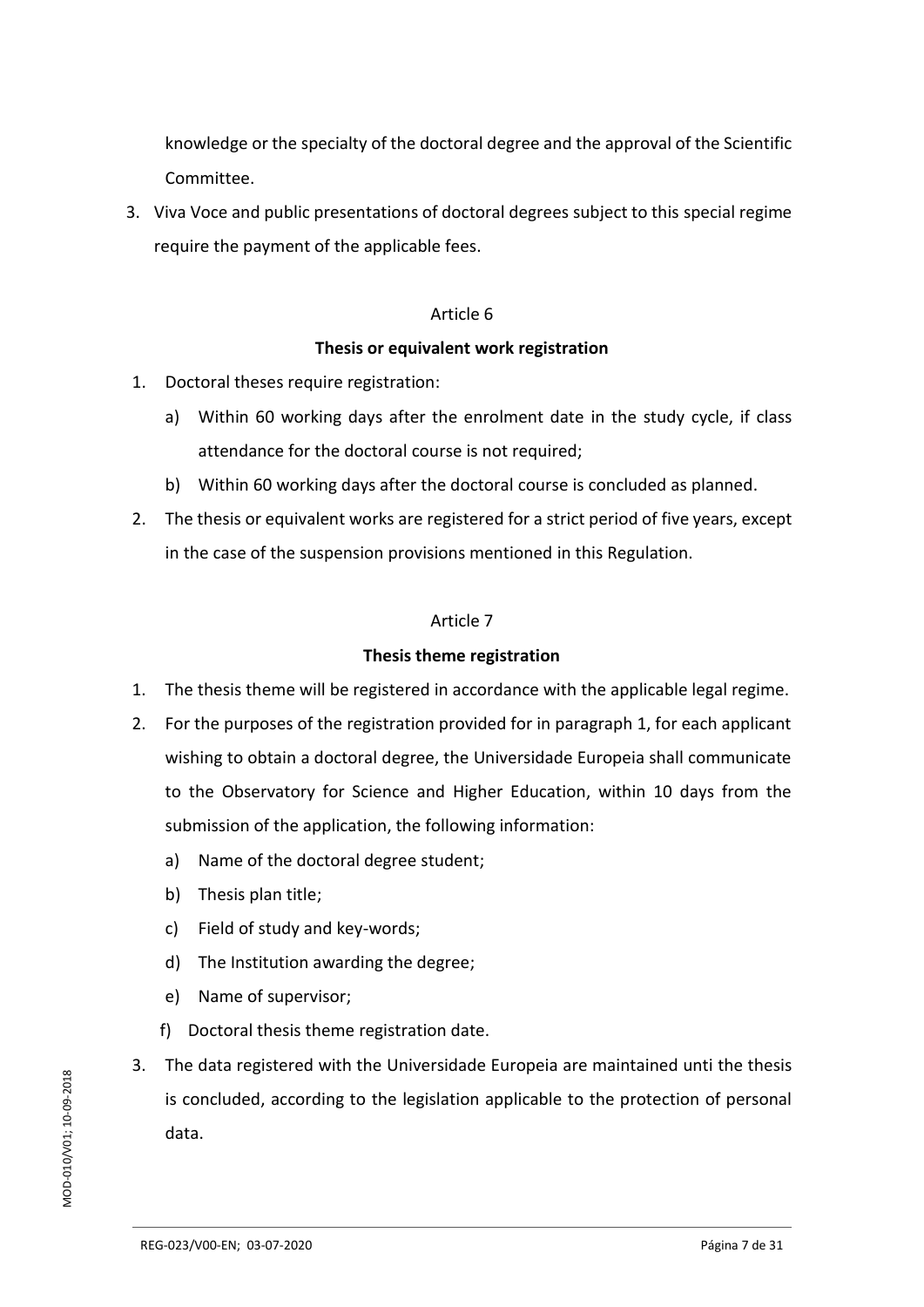4. Should the data be inaccurate or incorrect, the doctoral student may directly request that the Observatory for Science and Higher Education correct it, subject to the legislation applicable to the protection of personal data.

#### Article 8

#### **Duration of the theme registration**

- 1. The registration of the subject of the doctoral degree is valid for three years and can be renewed only once:
	- a) for one more year in the case of students enrolled on a full-time basis;
	- b) For a further three years in the case of students enrolled on a part-time basis.
- 2. The renewal of the registration requires the re-enrolment in the second or third year of the curriculum and the payment of the respective tuition fees.

## Article 9

## **International joint degree agreements**

While the thesis is being drafted, international joint agreements may be established with other foreign higher education institutions which are legally qualified to award the doctoral degree, or the equivalent thereof, for the drafting and discussion of the thesis, and the constitution of the doctoral jury in accordance with the applicable regulations.

## Article 10

## **Thesis and equivalent works**

- 1. The presentation of the doctoral thesis, or equivalent works, must comply with the stipulations in this Regulation and the regulations of each cycle of studies leading to the doctoral degree.
- 2. The cover of the thesis shall include, inter alia, the name of the University and Faculty, the title, the mention that the document is a Provisional document, the field of study and, if any, the speciality of the doctoral degree, the name of the author, the name of the supervisors, the year of completion, the indication that it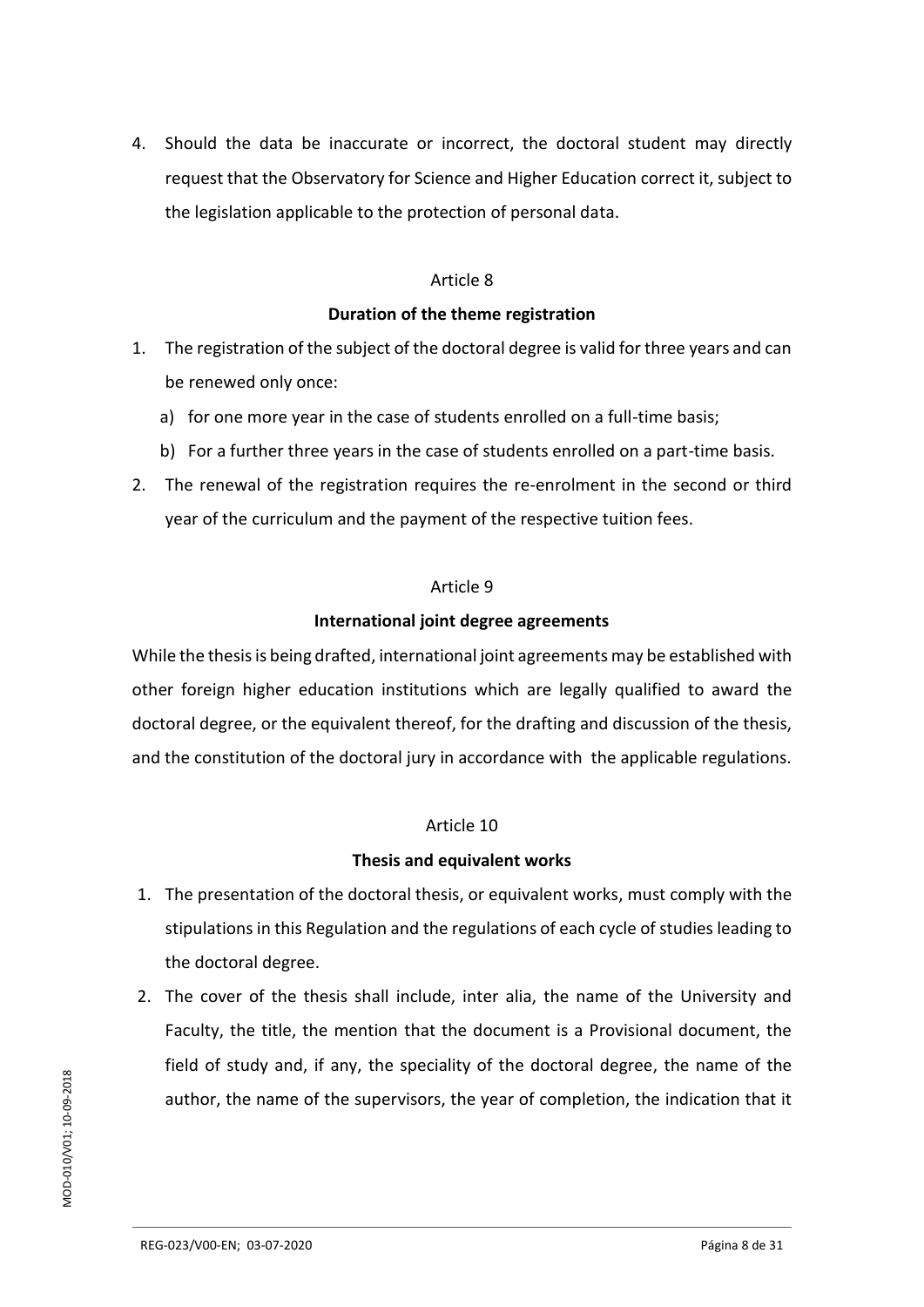is a document specially prepared for the obtention of the doctoral degree, and in the case of partnered or joint degrees, the identification of the institutions involved.

- 3. The cover page must be identical to the cover of the thesis and may mention any collaborations or funding entities.
- 4. The thesis should include abstracts in Portuguese and in another official language of the European Union, with a maximum of 300 words each, and up to 5 keywords also in Portuguese and in another official language of the European Union, as well as indexes.
- 5. In accordance with the specific regulations, when the thesis is written in a foreign language, it must be accompanied by a more detailed abstract in Portuguese, with an extension of between 1200 and 1500 words.
- 6. The regulation of every study cycle leading to a doctoral degree may include situations in which, by their nature or because they are developed in collaboration with business entities, it is necessary to guarantee a level of confidentiality concerning the documents produced and the following procedures must be ensured:
	- a) The title, abstract and keywords (both in Portuguese and in the official language of the European Union) cannot be confidential;
	- b) Jury members must accept and sign a confidentiality agreement;
	- c) The text of the thesis or equivalent works, which become public, must be reviewed and authorized by the entity that requires confidentiality, and the data and/or results considered confidential must be included in an annex, in a separate volume, which is distributed only to the members of the jury;
	- d) The defense of the thesis/viva or equivalent works is carried out in a public presentation.

## Article 11

## **Application for Admission to public presentations/viva voce**

- 1. The thesis or equivalent works are handed in exclusively in digital format.
- 2. Paragraph 1 appliesto all stages of the submission of the thesis or equivalent works.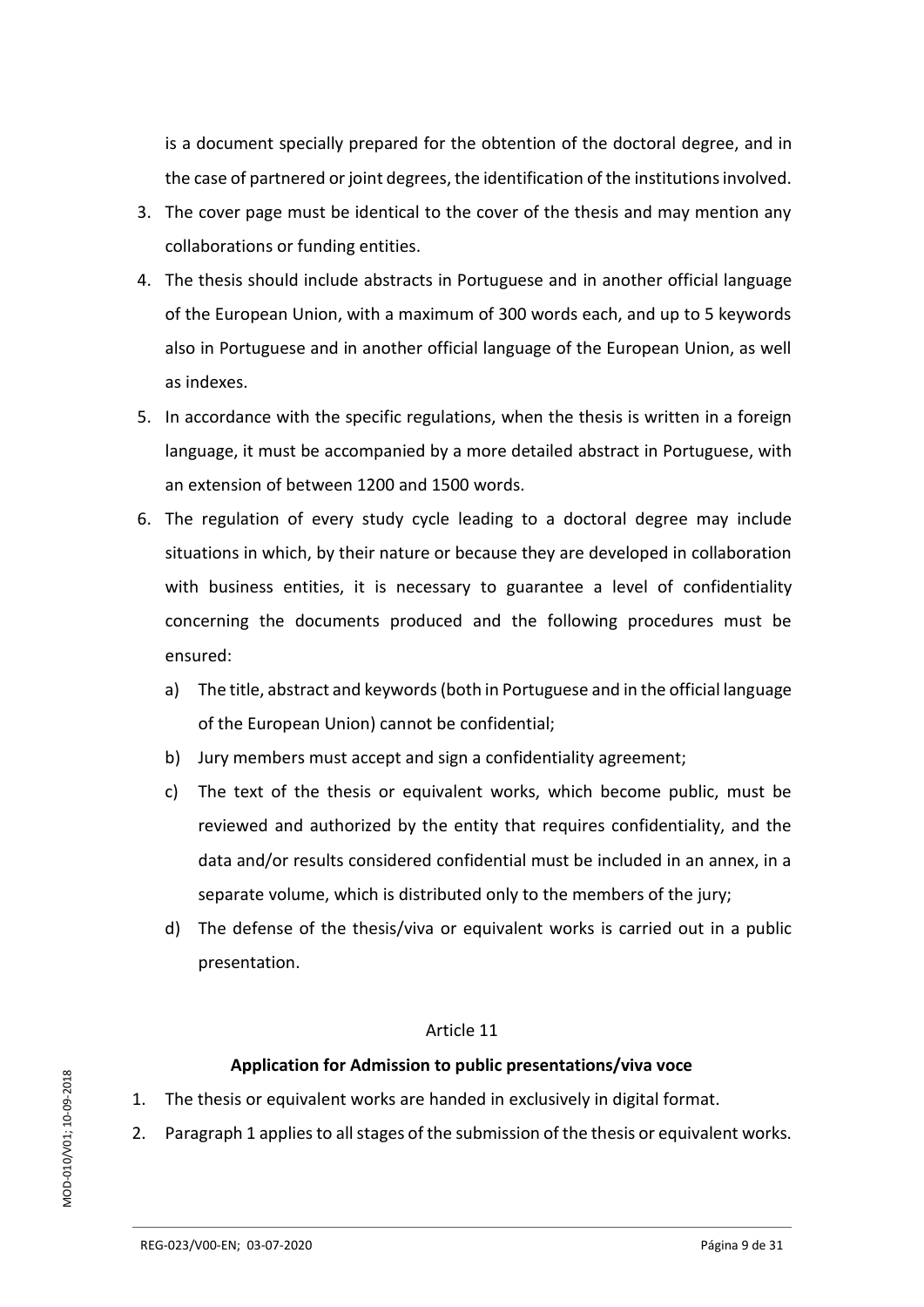- 3. Under penalty of preliminary rejection, when applying for admission to defend the thesis or equivalent works, the doctoral student must submit, to the academic services the following material:
	- a) 1 copy of the thesis in a digital, non-editable format;
	- b) 1 digital copy of the written grounds, when the doctoral degree includes a work or achievements of an innovative nature;
	- c) 1 copy of the updated curriculum vitae, in digital format;
	- d) The provisions of paragraphs 1 and 2 do not dispense with the need to deliver a paper copy of the doctoral thesis and equivalent works, as well as the written grounds for works or achievements of an innovative nature, for the purposes of legal deposit in the National Library of Portugal;
	- e) A declaration on the availability for digital consultation through the Digital Repository of the Universidade Europeia;
	- f) Declaration of ethical commitment to the values of academic integrity.

## **Viva voce examiner proposal**

The Scientific Committee of the doctoral degree accepts the application for admission to the viva voce and submits the proposal for the constitution of the jury to the Scientific Council.

## Article 13

## **Constitution of the jury**

- 1. The jury of the doctoral degree consists of:
	- a) The Rector, who presides, or whomever he appoints, however, this role cannot be assigned to one of the supervisors;
	- b) A minimum of four PhD examiners, one of whom may be the supervisor.
- 2. Whenever there is more than one supervisor, only one can be on the jury.
- 3. Under no circumstances may the number of the members of the jury exceed six.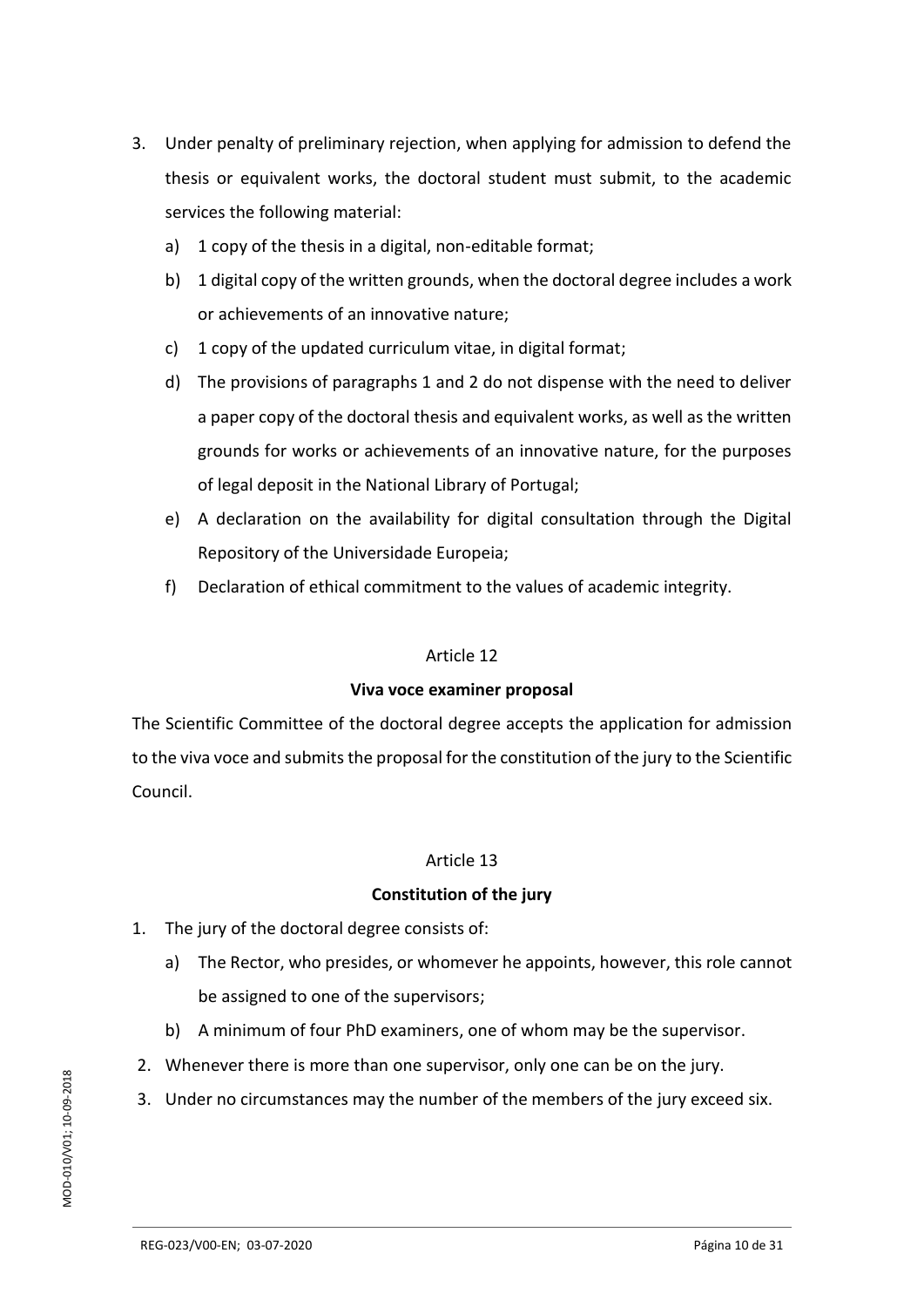- 4. At least two of the members of the jury referred to in paragraph 1 (b) are required to be professors and phD researchers from other national or foreign higher education or research institutions, and no external supervisors may be appointed to play this role.
- 5. A renowned researcher/personality in the field of study of the doctoral thesis/equivalent works may also be a member of the viva voce jury.
- 6. The jury must include at least three professors or researchers from the scientific areas of the thesis or equivalent works, one being external.
- 7. The deliberations of the jury are taken by a majority of its members, through justified roll-call voting, and abstentions are not allowed.

## **Appointment of the jury**

- 1. The Scientific Council proposes the constitution of the jury, as suggested by the Scientific Committee, within 30 working days after the thesis or equivalent works are delivered, in digital format.
- 2. The Rector appoints the jury within 10 working days.
- 3. The appointment order is communicated in writing to the doctoral student and published on the Universidade Europeia Website.
- 4. After the appointment of the jury, a copy of the thesis or equivalent works is made available to each member of the jury.

## Article 15

## **Acceptance of the thesis or equivalent works**

1. Within 60 working days following the announcement of the appointment of the jury, the president of the jury convenes a meeting to set a date for the viva voce, the appointment of the main examiners, the order and the duration of each intervention, or, alternatively, the justified recommendation to the candidate to reformulate and resubmit the thesis or equivalent works.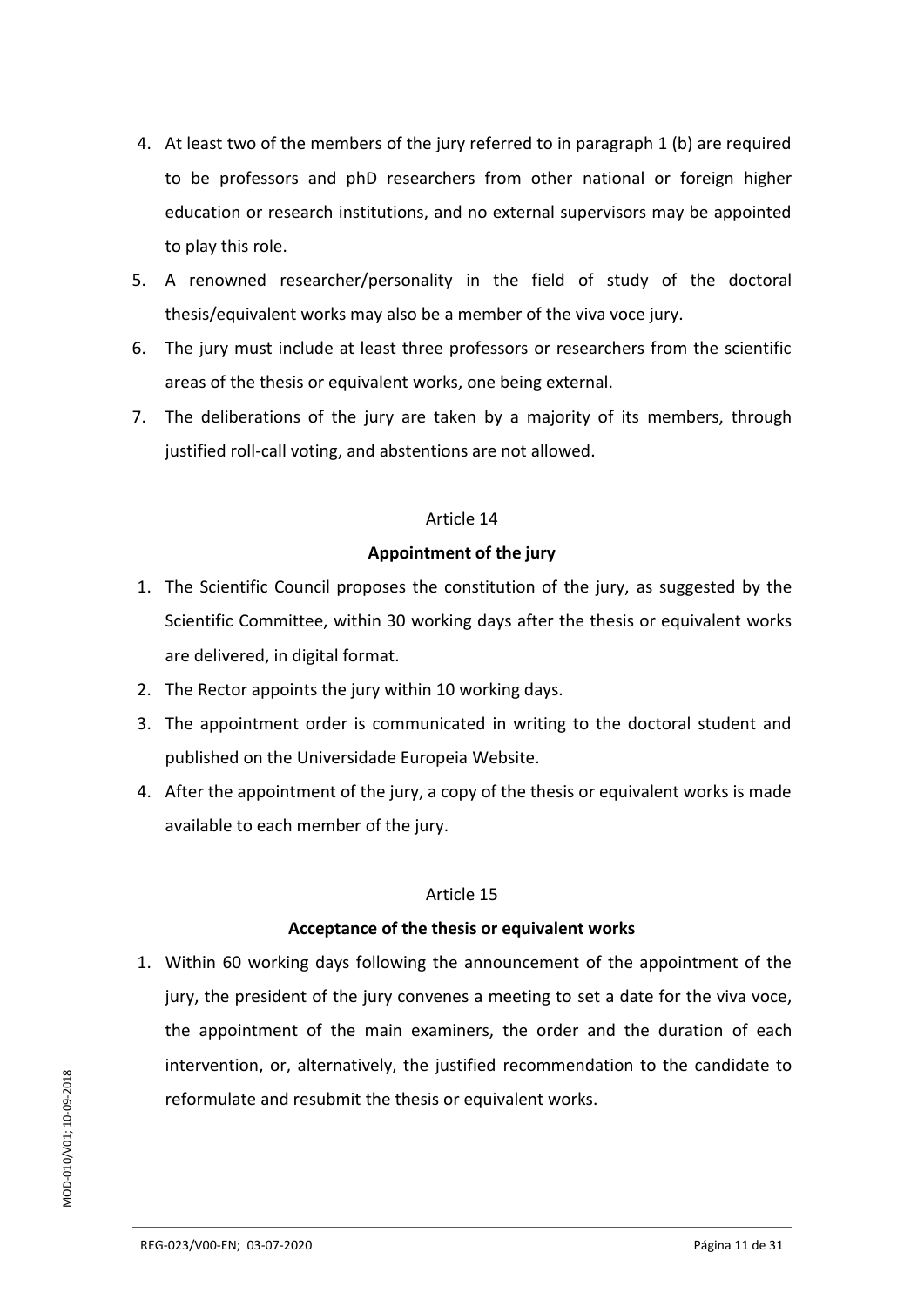- 2. Instead of the jury meeting, the president may request the members to give their written statements on the justified recommendation referred to in the preceding paragraph.
- 3. If there is unanimity in the deliberations relating to the conditions of acceptance of the thesis or equivalent works and the order and duration of each intervention, the jury meets before the beginning of the public defense/viva to ratify the decisions of the jury.
- 4. Should unanimity fail to be reached, the chairman of the jury shall convene the meeting provided for in paragraph 1 of this article, which may be held in person or in a synchronous remote meeting, namely by a videoconferencing system.
- 5. If the jury justifiably recommends the reformulation and resubmission of the thesis or equivalent works, the doctoral candidate has a period of 120 working days, which cannot be extended, during which he/she can reformulate it or declare the intension to maintain the thesis/equivalent works as initially presented.
- 6. If, after the period referred to in the preceding paragraph, the doctoral candidate has not altered the thesis or equivalent work or has not declared the intension to maintain them as initially presented, the doctoral student will be deemed to have decided not to continue his doctoral work and his/her registration will be cancelled.
- 7. The doctoral viva voce is scheduled by edict, signed by the president of the jury, within 30 working days from the date on which the thesis or equivalent works were accepted by the jury or, in the case of alterations to a thesis, the date on which the doctoral candidate resubmitted the thesis or equivalent works, or that of the statement announcing that he/she does not intend to make the said alterations.

## **Thesis or equivalent works viva voce**

1. The viva voce consists of the public assessment and discussion of an original thesis or equivalent works, the total duration of which shall not exceed one hundred and fifty minutes and may only take place in the presence of the President and more than half of the other members of the jury.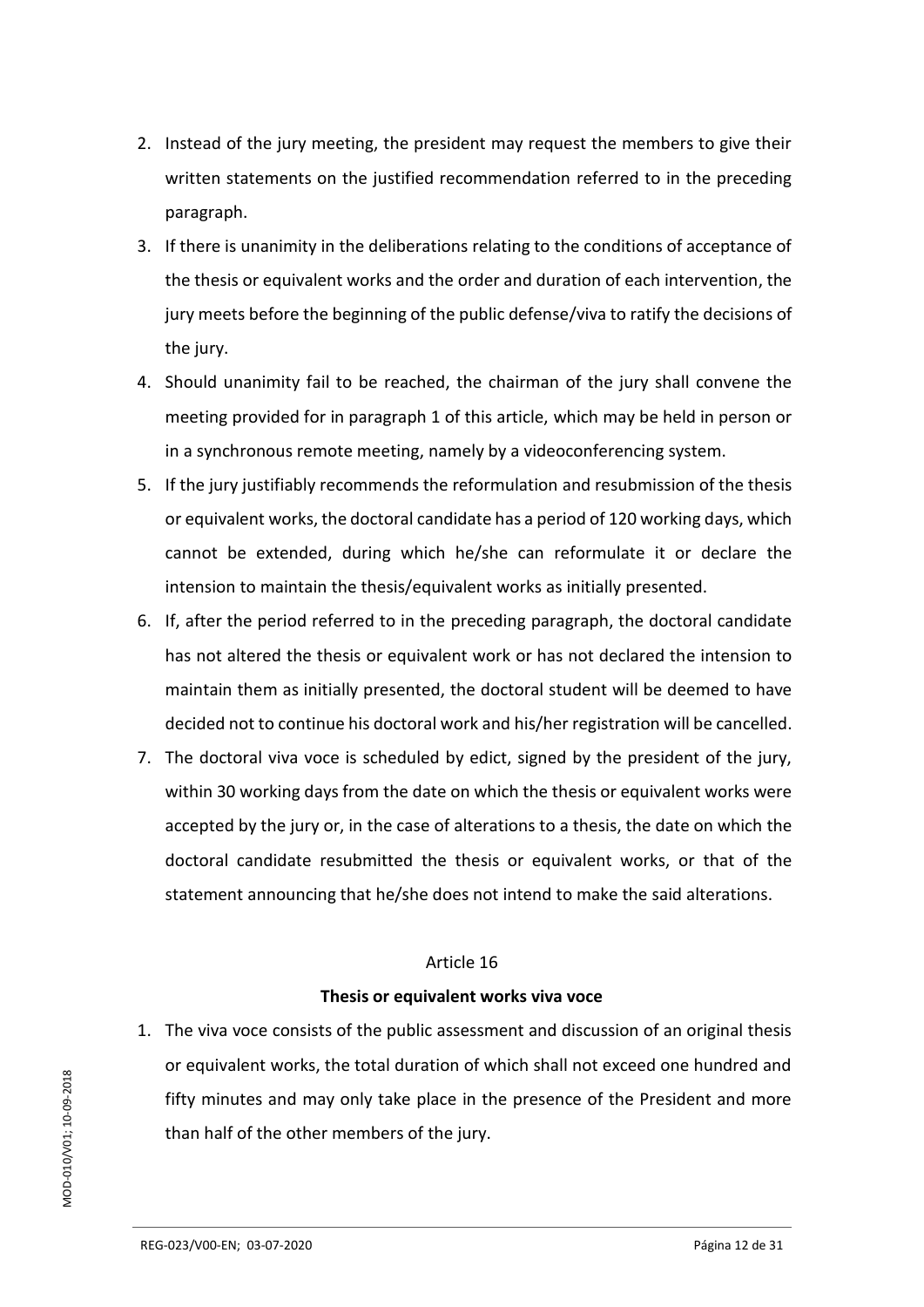- 2. The public discussion begins with the presentation of the thesis or equivalent works by the doctoral student, which may not exceed twenty minutes.
- 3. All members of the jury may intervene in the public discussion of the thesis or equivalent works, according to the allocated time for each one, and the interventions of the members of the jury may not exceed half of the time available for the overall discussion.
- 4. To reply, the doctoral student has a period of time identical to that used by the members of the jury.
- 5. The regulations of the study cycles may provide for the possibility for members of the assistance, in particular the supervisors who are not part of the jury, to intervene in the discussion, provided that they are so authorized by the President.
- 6. The viva voce may take place in Portuguese or in another official language of the European Union, or both, provided that it is understood by the doctoral student and the members of the jury.
- 7. The president of the jury may authorize the participation of a number of members not exceeding 50%, by teleconference, provided that there are technical conditions for full participation in the viva voce of all members of the jury, ensuring their access to audio and video at all stages of the viva.

## **Jury deliberations and doctoral degree award**

- 1. After the viva voce, the jury meets to consider and deliberate on the final evaluation of the doctoral student, the result being "Refused" or "Approved".
- 2. The academic degree of phD can be awarded by the jury with a final classification of "Approved with Distinction", taking into account the classifications obtained in the curricular units of the doctoral course, if any, and the quality of the thesis or equivalent works, assessed in the public examination (viva voce) by unanimous recognition of the jury.
- 3. Apart from the classification of "Approved with Distinction", the jury may also award the classification of "Approved with Distinction and Praise" in cases where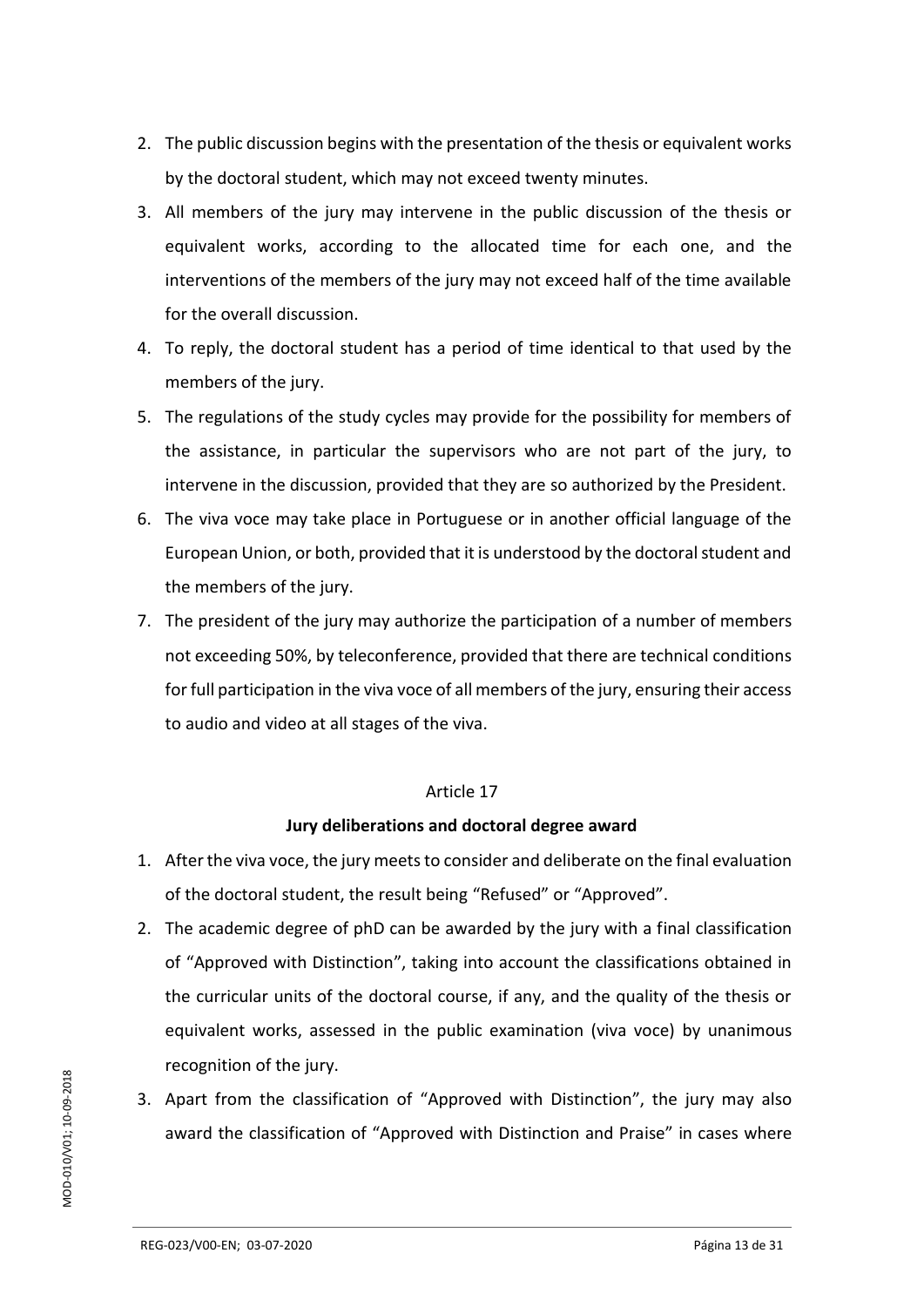both the doctoral student's work and thesis are unanimously considered to possess a level of exceptional relevance.

- 4. The deliberations of the jury shall be taken by a simple majority of its members, by means of a justified roll-call vote, abstentions not being allowed, except in the case of the final classifications expressed in 2 and 3.
- 5. In the event of a tie, the president of the jury shall have the casting vote.
- 6. The minutes of the meetings of the jury are drawn up, mentioning the votes of each of its members and their deliberations, which may be unanimous or apply only to some members of the jury.
- 7. Should the viva voce occur through videoconferencing, the jury meeting should also be held in this format, and the president of the jury shall certify that the declarations and votes of the members of the jury are verbum pro.
- 8. In the case of approval, the minutes of the viva voce should expressly state that the jury has obtained proof that the candidate has met the requirements laid down for the award of the doctoral degree.
- 9. Any corrections to the thesis or equivalent work requested by the jury following the public discussion are contained in a document annexed to the minutes of the viva voce.
- 10. The thesis or equivalent works are considered to be definitive after the viva voce or after confirmation of the introduction of the required corrections by the president of the jury.
- 11. The doctoral student delivers a digital, non-editable copy of the definitive thesis or equivalent works within 30 working days.
- 12. The cover of the thesis, or equivalent works should contain the name of the University, the title, the field of study and, if any, the speciality of the doctoral degree, the name of the author, the name of the supervisors, the year of completion, the indication that it is a document specially prepared for the obtention of the doctoral degree and, in the case of degrees awarded jointly or by a partnership, the identification of the institutions involved.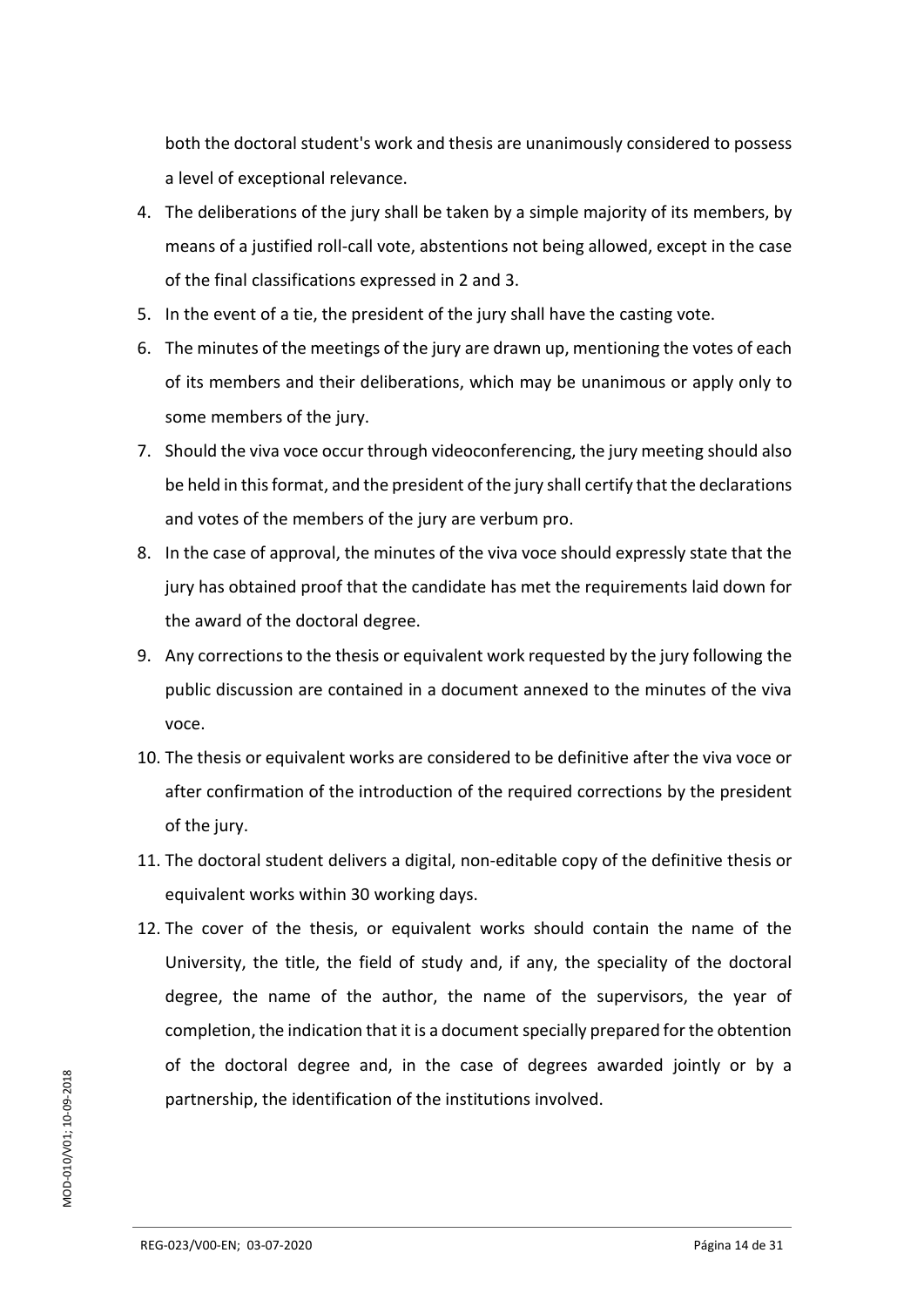13. The cover page should be identical to the cover of the thesis, but with mention of the members of the jury, according to the announcement of the viva voce, and may also mention any collaborations and funding entities.

#### Article 18

#### **Doctoral degree award**

The doctoral degree is awarded to those who have obtained approval in the public act of defense (the viva voce) of the thesis or equivalent works.

## Article 19

## **Certificate and doctoral letter**

The award of a PhD is attested by a certificate, generally known as a diploma, and by the doctoral letter, which is optional, accompanied by the supplement to the diploma. These documents are requested and issued by Academic Services, within a maximum of 90 working days, after being requested.

## Article 20

## **European Doctorate**

Under the Universidade Europeia's own regulations, the label referring to the European Doctorate may be included in the registration certificate, as well as in the certificate or doctoral letter, if requested.

## Article 21

## **Parenthood, prolonged illness or other situations**

1. Periods resulting from parenthood, prolonged illness or other situations - recognized as such by the scientific committee of the degree within the legal framework in force on the date of their occurrence - suspend the counting of time for submission of doctorate theses or equivalent works.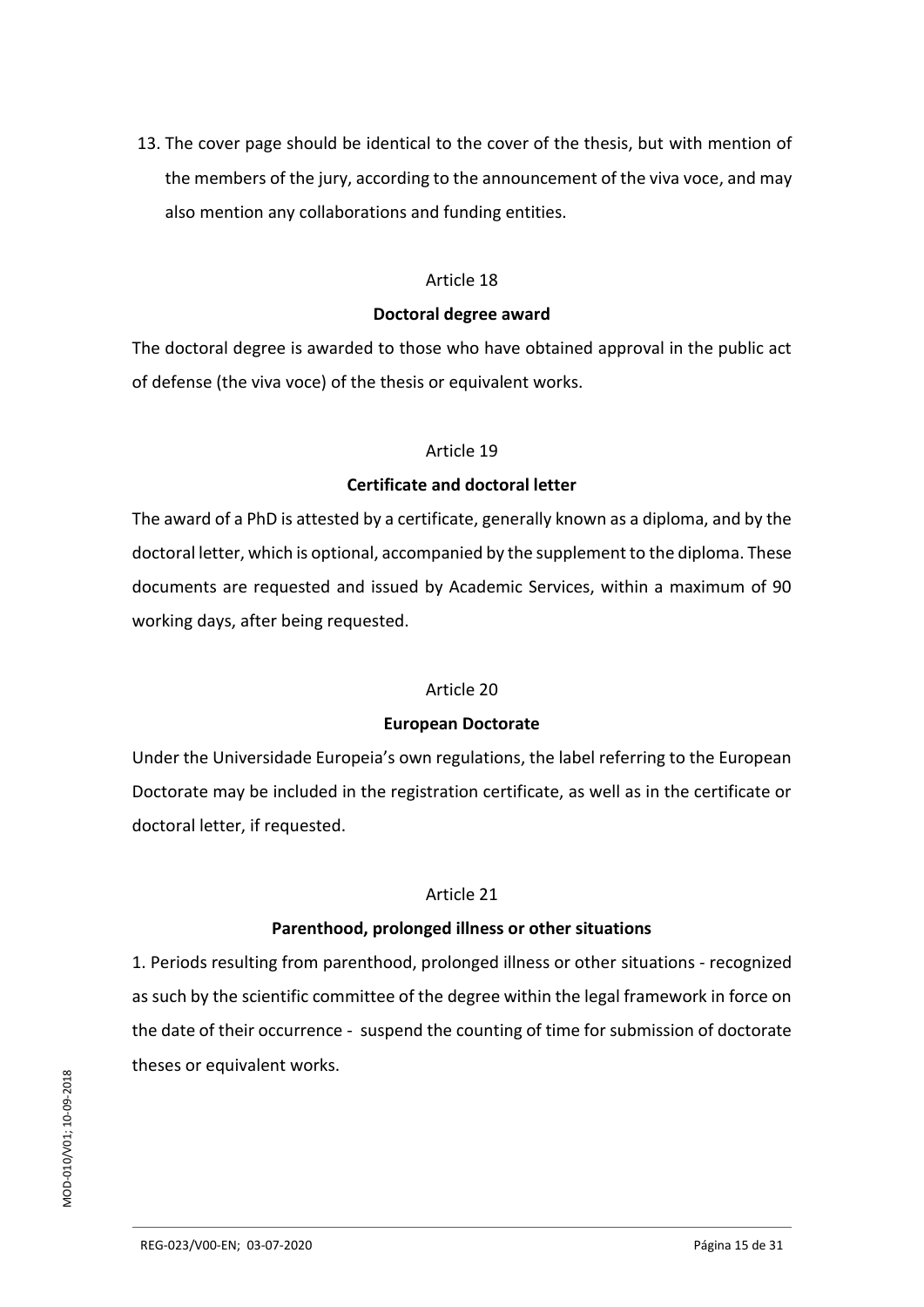2. The situation mentioned in the previous number does not suspend the payment of due tuition fees which the doctoral student must pay in accordance with the terms and deadlines provided.

3. By the deadline for submission of these works, the time corresponding to the suspension is added without any additional fee.

4. Only PhD students without outstanding fees may take advantage from the conditions mentioned in the previous number.

## Article 22

#### **Part-time study**

1. Specific regulations may provide that the degree leading to the PhD is partially carried out on a part-time basis, namely in the case of working students.

2. A part-time tuition fee is applied to the part-time regime.

3. A doctoral student may not be enrolled on a part-time basis for more than six years. Each year on a part-time basis corresponds to half a year on a full-time basis, taking into consideration maximum and minimum duration of the degree.

## Article 23

## **Copyright**

- 1. Copyright resulting from the R&D activities carried out within the studies leading to the PhD is covered by the Copyright Regulations of the Universidade Europeia and by the general terms of the Código da Propriedade Industrial and Código dos Direitos de Autor e Direitos Conexos.
- 2. When the degree leading to the PhD is carried out in association with other higher education institutions, national or foreign, or when the activities take place in various entities with their own regulations, copyright resulting from R&D activities is regulated by agreement between the entities in question and the student.

Article 24

## **PhD Regulations**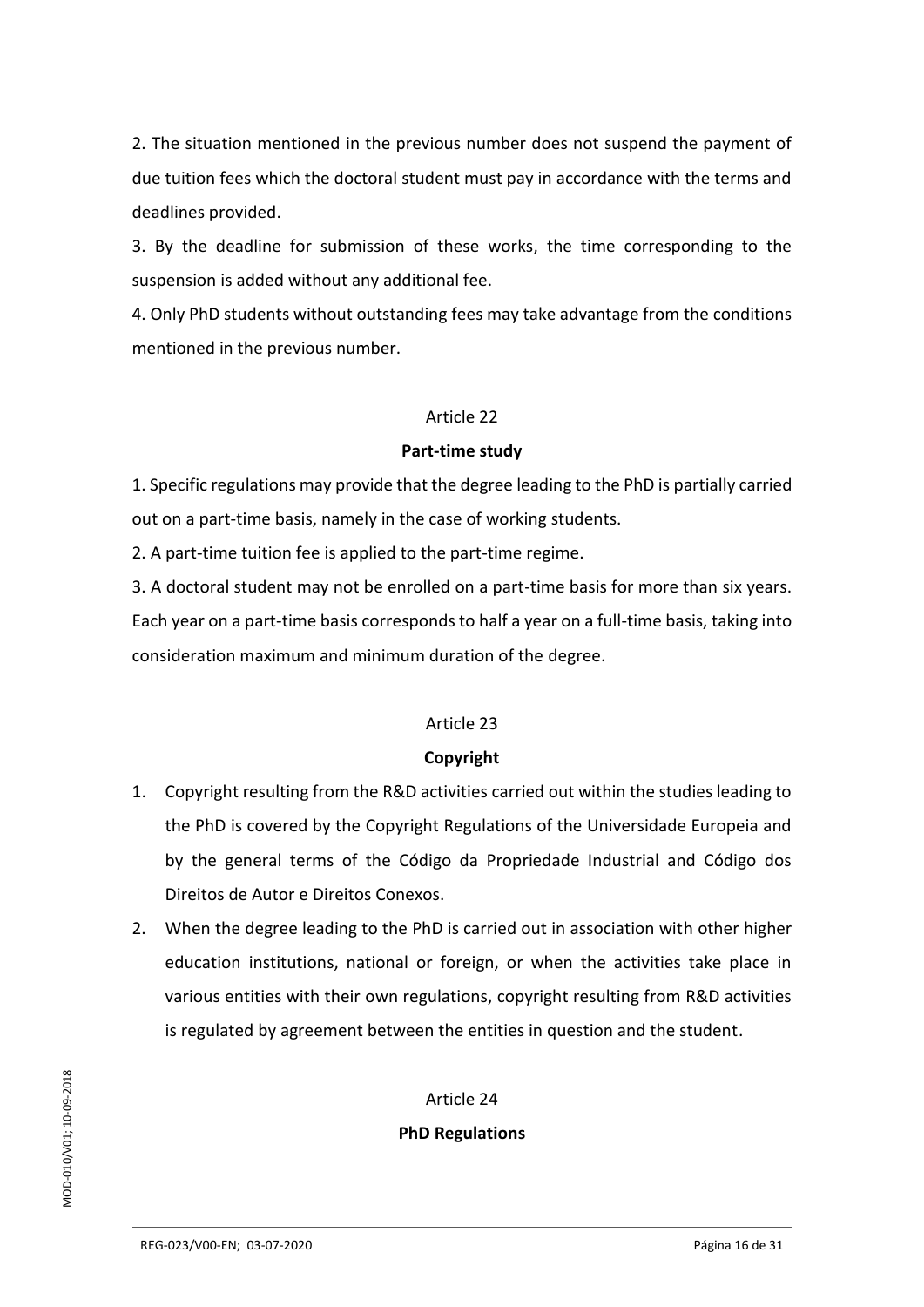1. In accordance with this regulation and due legislation, the rules for the specific subjects of the PhD degree shall be approved, which will include:

a) The rules regarding admission to the PhD and the selection criteria, as well as the application rules and the presentation;

b) The possible existence of a PhD and, when it exists, the curricular structure and study plan and the situations in which attendance can be waived or in which attendance may be fundamental for the continuation of studies;

c) The supervisor appointment process and the rules to follow;

d) The rights and obligations of doctoral students, as well as the procedures for monitoring doctoral work;

e) The maximum and minimum number of years of enrollment as a doctoral student for full-time and part-time students;

f) The conditions for preparing the thesis or the presentation of equivalent works;

g) The rules on the maximum deadlines for the submission of the provisional thesis or equivalent works and possible extension;

h) The rules for the presentation of the thesis or the presentation of equivalent works;

i) The possible existence of reports prior to the Viva Voce;

j) The rules on the Viva Voce of the thesis or equivalent works, including the definition of the maximum time for presentation;

k) The procedures to be adopted in the Special Regime for the presentation of the thesis or PhD work;

l) The procedures and criteria to be adopted for the award of the qualification of "Approved with Distinction and Praise".

2. The regulations provided for in this Article may apply to each of the degrees or, alternatively, be common to a number of degrees.

3. The document and information models to be adopted in any process related to the PhD are approved by rector's order.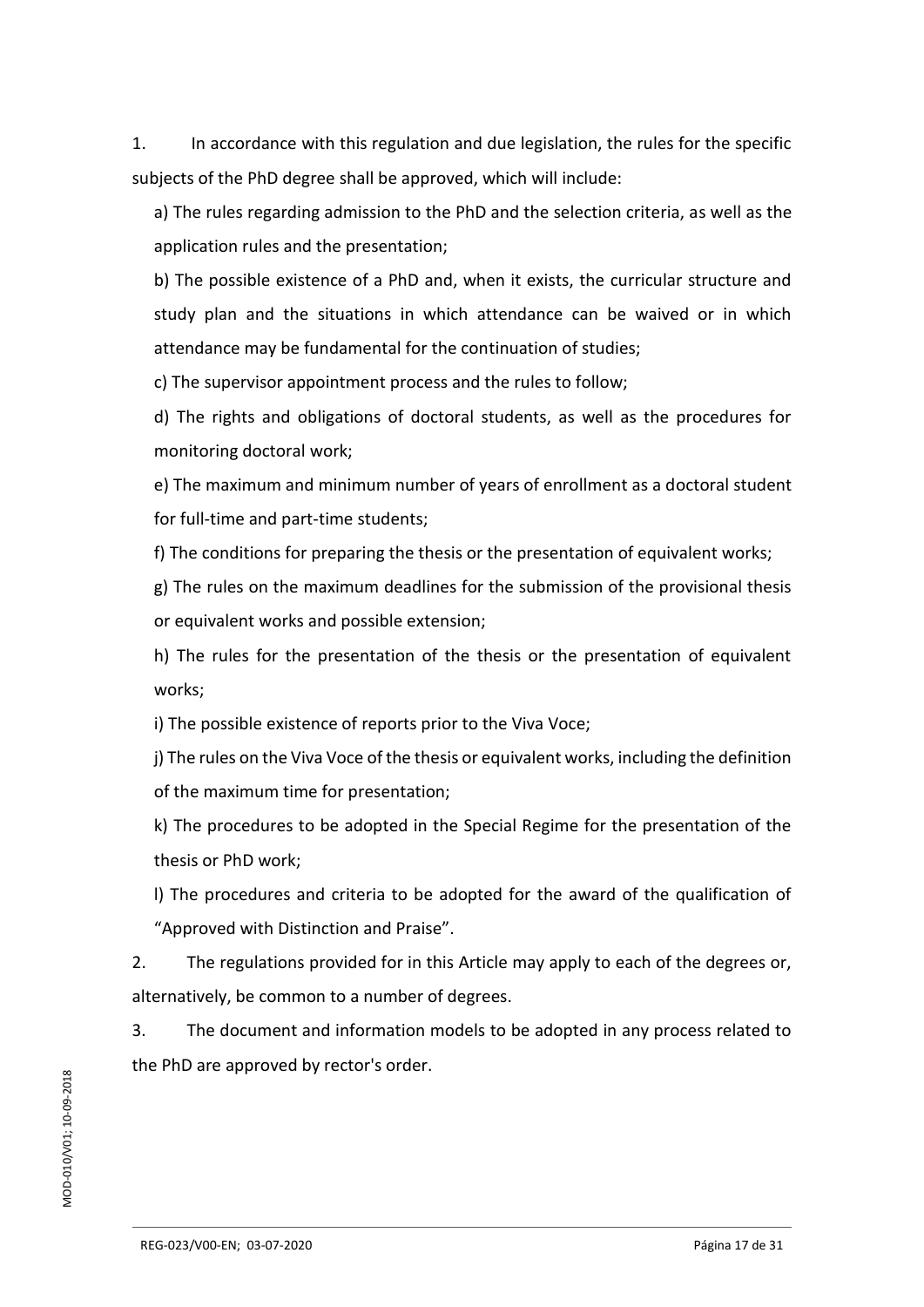#### **CHAPTER II**

#### **Degree organization**

#### Article 25

#### **Creating, altering, accrediting and registering degrees**

- 1. Proposals for the creation and alteration of doctoral degrees to be submitted by the Universidade Europeia's Institutional Entity for accreditation and registration are to be developed by the academic bodies and must be approved by the Scientific Council and the Pedagogical Council, upon proposal of the Rector.
- 2. The Rector designates the team responsible for preparing the process to be submitted to the Agência de Avaliação e Acreditação do Ensino Superior.

#### Article 26

#### **Running PhDs**

The Institutional Entity, upon the Rector's appraisal and considering the limits set in the accreditation act, defines the accredited and registered degrees to open in each academic year, establishing the maximum annual number of new admissions, as well as the maximum number of students who can be enrolled in each degree and in each school year.

## Article 27

## **Announcement of the PhD**

The doctoral degrees are advertised on the Universidade Europeia website and by other means deemed appropriate, mentioning the following:

a) The date of accreditation and its deadline;

b) The number and date of registration;

c) The maximum number of students admitted for each degree, deadlines and regulations for applications;

(d) The organisation of the degree;

e) Publication in Diário da República.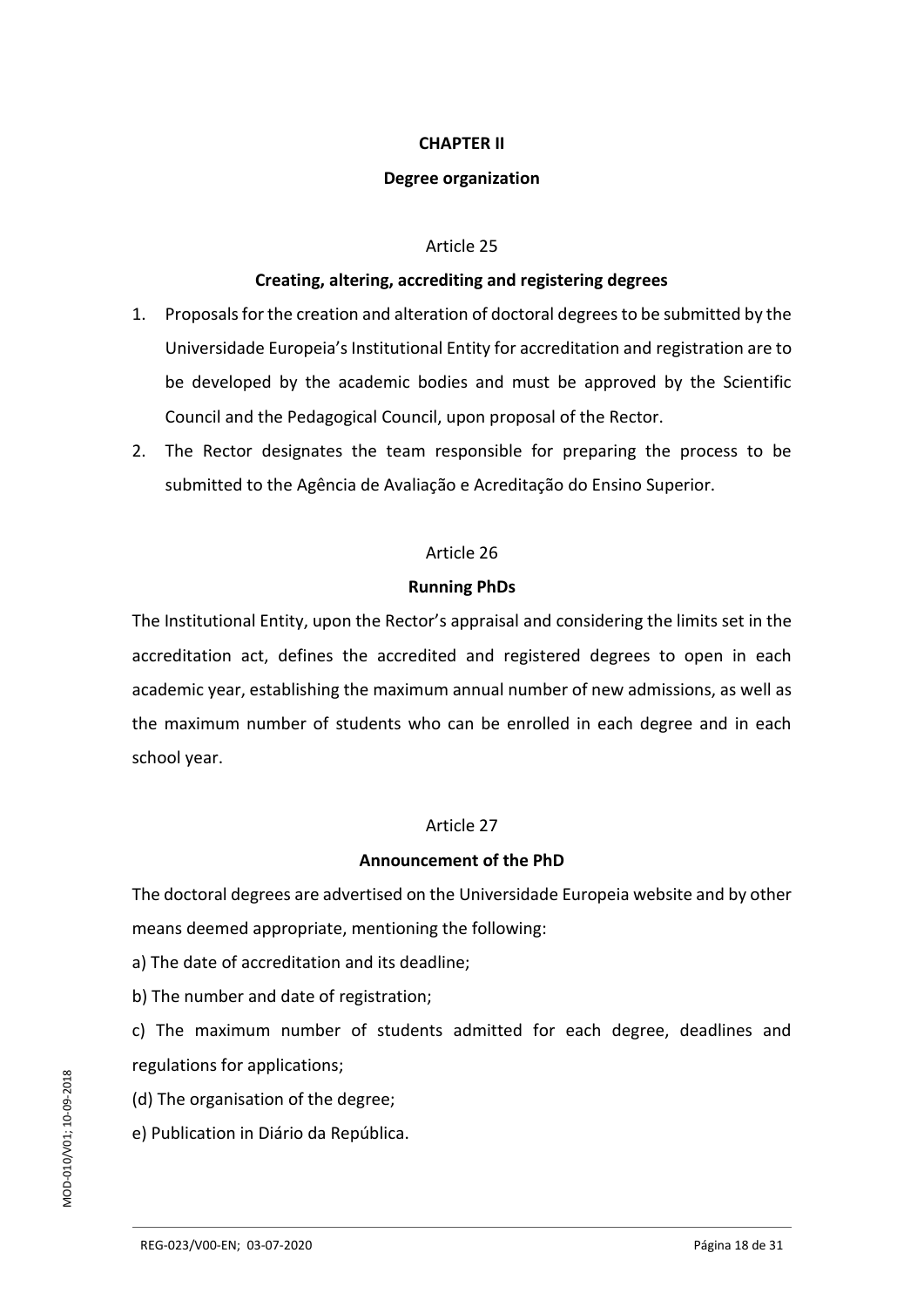## **Scientific Committee**

- 1. For each doctoral degree a Scientific Committee shall be created.
- 2. The Scientific Committee shall exercise, by delegation from the Scientific Council, the functions of assessing and advising candidates, monitoring and defining the scientific and educational orientation of the degree.
- 3. The Scientific Committee shall consist of up to five members appointed by the Rector.
- 4. The Scientific Committee shall be chaired by the Coordinator of the corresponding degree.

## Article 29

## **Coordinator**

- 1. The Coordinator is appointed by the Institutional Entity, after hearing the Rector and the Dean of the faculty in which the degree is included.
- 2. The Coordinator's appointment is for one year.
- 3. The Course Coordinator is in charge of:
	- a) Representing the degree in the bodies of the Universidade Europeia;
	- b) Expressing himself/herself on all the matters that, within his/her competence, are submitted to him/her for appreciation;

c) Proposing to the faculty dean the alteration of the study plan, curricular structure and credits of the course he/she directs;

d) Recommending the hiring of teaching staff;

e) Managing the faculty team, the curricular articulation between the different curricular units in the case of doctoral degrees, as well as the corresponding pedagogical and evaluation methodologies;

f) Directing the degree and ensuring its good functioning, in compliance with the legal stipulations in force as well as with the regulations of the Universidade Europeia;

g) Assisting students, lecturers, student candidates and teaching staff;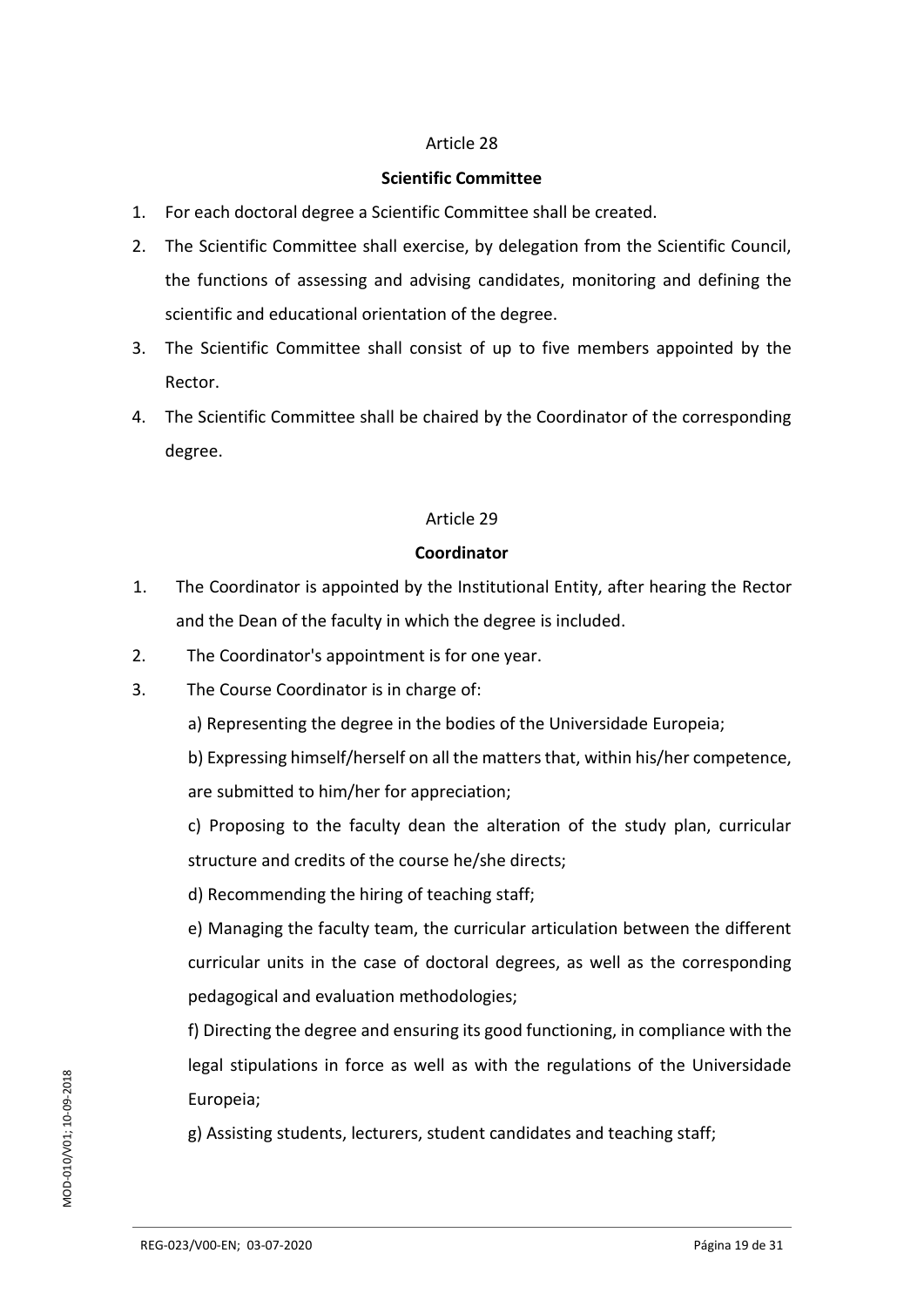h) Providing information about any student or faculty staff requirement that must be submitted to the Rector, the Institution, the Scientific Council or the Pedagogical Council;

i) Performing other duties delegated by the Dean of the faculty in which the degree is included.

## Article 30

## **Academic calendar**

1. The academic calendar of doctoral degrees is approved annually by the Rector.

2. The academic calendar must contain the start and end dates of classes, the dates for submission of works and school breaks.

3. The academic calendar must be published annually until July 15th.

## Article 31

## **Tuition fees**

Enrollment in doctoral degrees requires paying the corresponding tuition fee set up annually by the Universidade Europeia's institutional entity.

## Article 32

## **Application**

1. PhD candidates must validate their applications by submitting a request to the Scientific Committee for which they are applying.

2. The application requires the submission of the following documents:

- a) Completed application form;
- b) Curriculum Vitae;
- c) Motivation letter
- d) Copy of certificates and transcripts;
- e) Copy of ID card or equivalent document and passport if foreign;
- f) Copy of any scientific publications;
- g) Digital photography;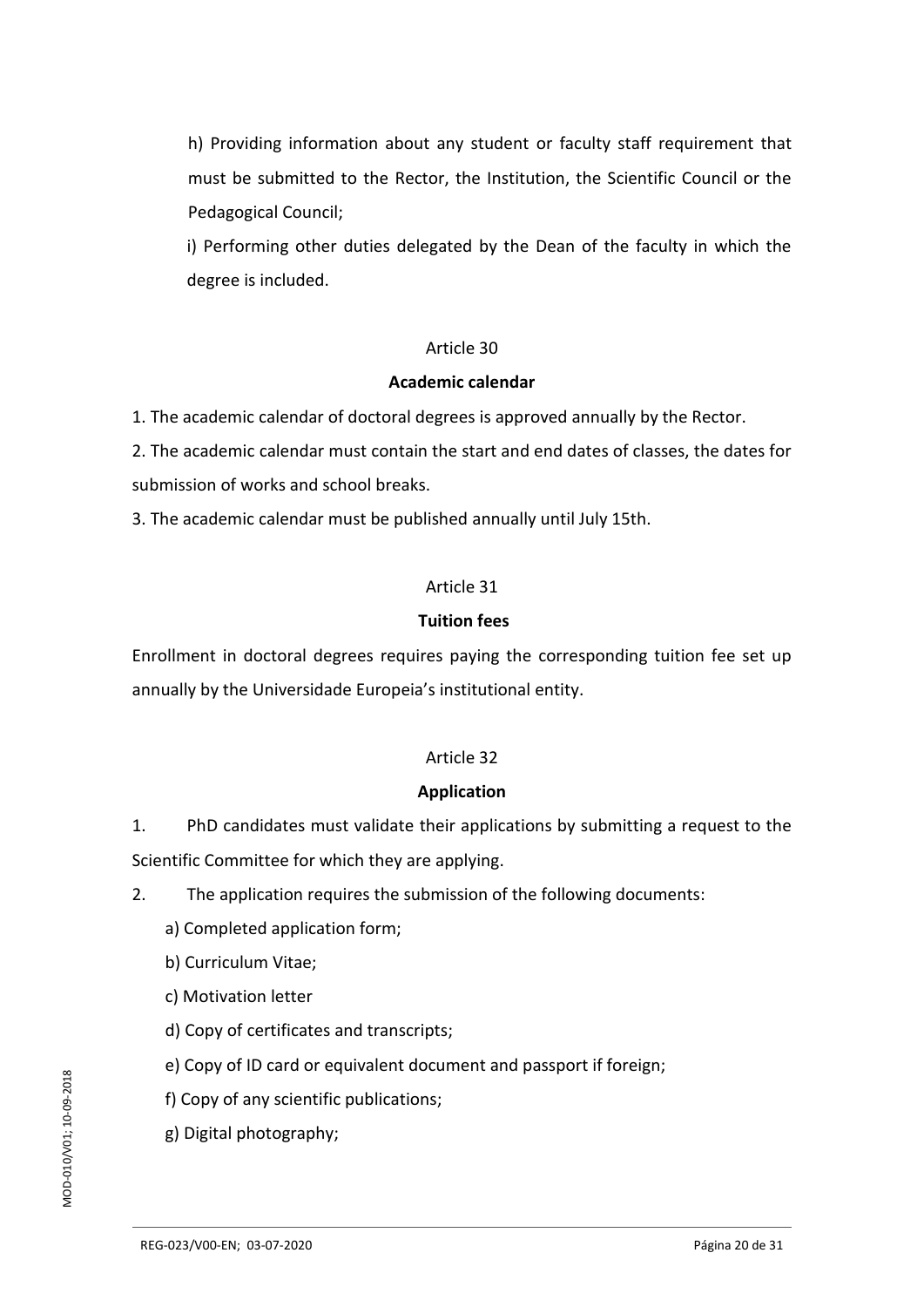- h) Recommendation letters;
- i) Possible pre-project research for the doctorate degree.

#### **Application acceptance**

- 1. The acceptance and ranking of applications shall be approved by the Scientific Council, after a proposal from the Scientific Committee, which shall publish the serial list of candidates according to the criteria defined in the regulations.
- 2. Rgarding the list mentioned in the previous paragraph, candidates may submit a complaint to the Chairperson of the Scientific Council within 10 days from the date of publication.
- 3. Once the complaints have been decided, the Scientific Council shall publish the final list of the selected candidates, who must proceed with their registration and enrolment in the degree within the deadline established in the following article.

## Article 34

## **Registration**

- 1. Any candidate admitted in a PhD degree must register with the Academic Services within 10 days after being informed of his/her acceptance by the Scientific Council.
- 2. PhD students must register annually for the doctoral degree.
- 3. The lack of enrolment prevents the student from pursuing the doctoral studies.
- 4. Registration must be made on the digital platform, according to the calendar previously defined in each school year.
- 5. The right to enroll expires after the extension period has elapsed and a new enrolment is mandatory.
- 6. PhD students who wish to re-enter, must submit a request to the Coordinator of the degree (through the Online Academic Services) who will decide on its acceptance, upon hearing the Scientific Committee, as well as any equivalence to curricular units that they have previously completed.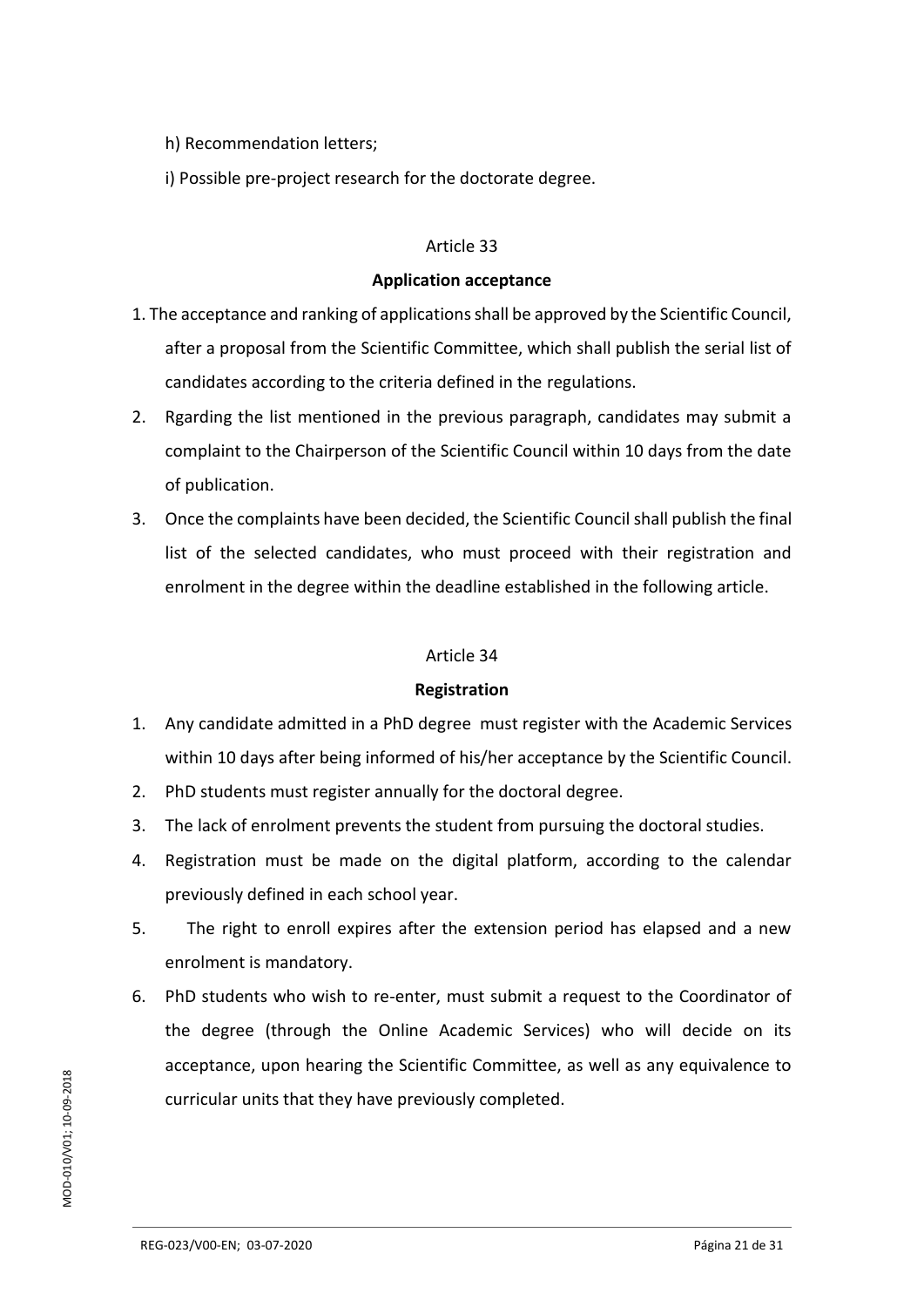## **Enforcement**

1. This Regulation shall be in force on the date of its publication and shall apply to doctoral degrees starting in the academic year 2019/2020.

2. Doctoral theses submitted on the date this Regulation enters into force shall follow the requirements of the previous Regulations.

3. This Regulation shall apply to students currently preparing their doctoral thesis.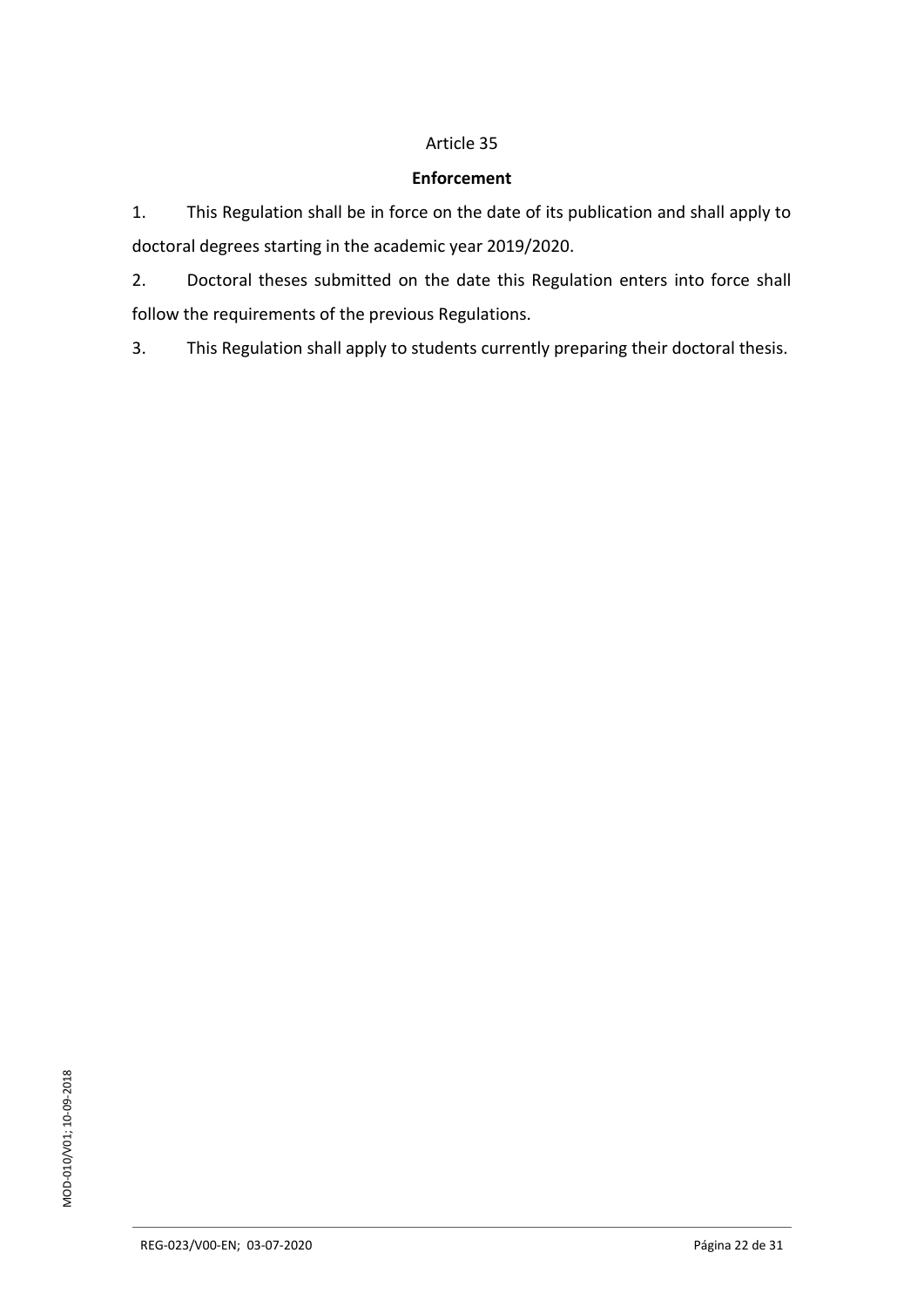#### **ANEX I**

#### **Full-time and part-time study regime**

#### Article 1

## **Purpose**

The purpose of this regulation is to establish the regime of part-time attendance in doctoral degrees at the Universidade Europeia.

#### Article 2

#### **Scope**

Students enrolled in any of the degrees leading to the PhD of the Universidade Europeia may have access to the part-time study regime.

## Article 3

## **Definition**

Part-time attendance is defined as that in which the student is enrolled in part of the total ECTS for the curricular year or during the extension period to which the student is entitled to develop his thesis.

## Article 4

## **Deadlines**

1. Enrollment in the part-time study regime is carried out under the following terms:

a) At the time of registration or enrolment - the deadline is the beginning of the academic year and;

b) Through a duly supported request addressed to the Scientific Committee.

2. Applications submitted outside the above mentioned deadlines are outright rejected.

## Article 5

## **Requirements**

1. In the part-time regime, the doctorate has a maximum duration of six years.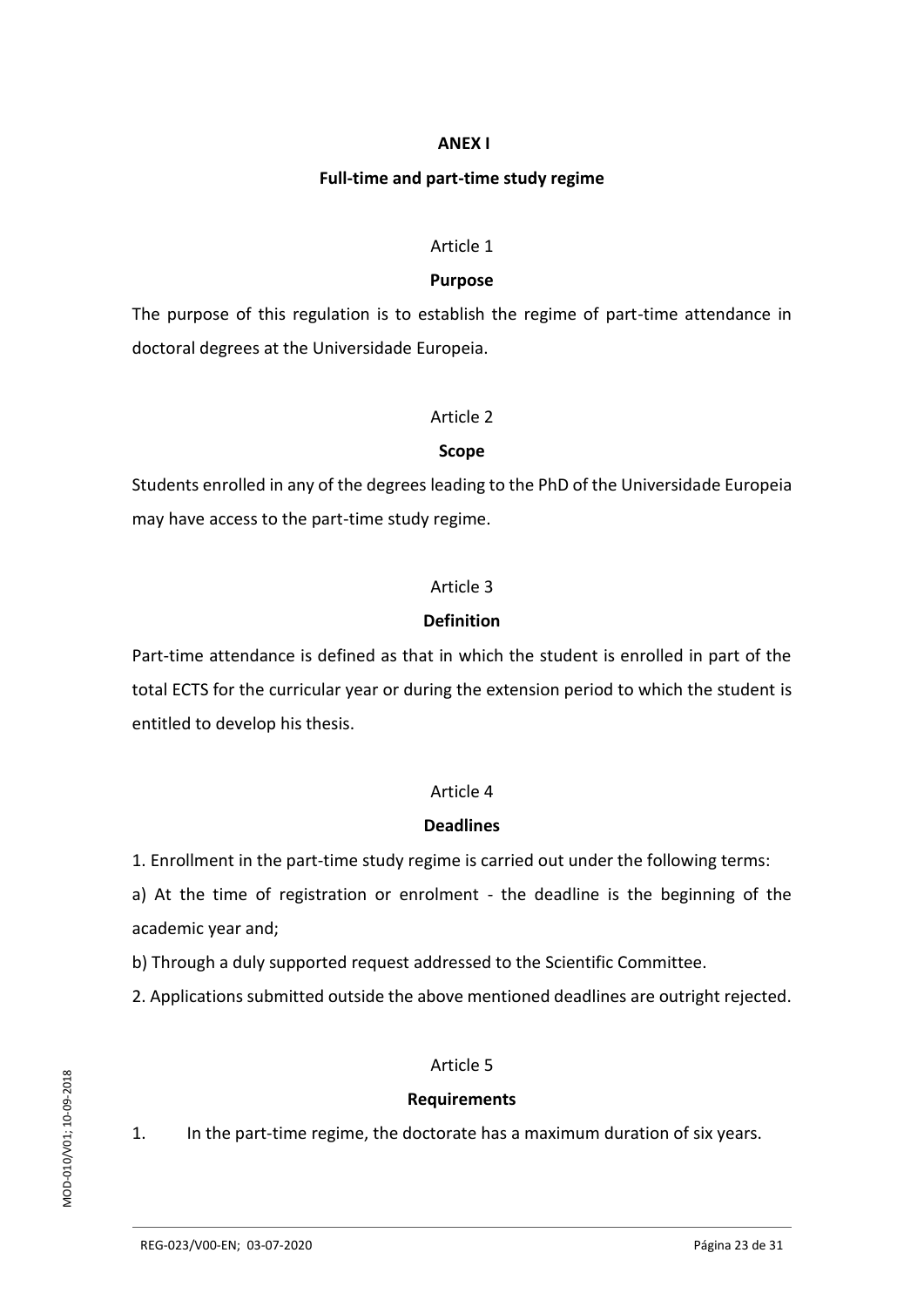2. A part-time student, may apply for a number of credits equal to or less than 50% of the number to which a full-time student may apply, but in any case not more than 30 credits in a semester.

3. In practice, part-time enrolment means that 50% of the time is dedicated to the degree. Below is a table explaining the various hypotheses:

|                  | <b>Curricular Year</b> | <b>Thesis</b>   |                 |
|------------------|------------------------|-----------------|-----------------|
| <b>Regime</b>    | 1st Year               | 2nd year        | 3rd Year        |
| <b>Full-time</b> | 60 ECTS                | 1 registration  | 1 registration  |
| Part-time        | $\leq$ 36 ECTS         | 2 registrations | 2 registrations |

- 3. If a student chooses to register in Part-Time Regime, in the 2nd year, i.e. in the 1st year of registration in the Thesis, he is assuming the commitment to renew his registration in the same curricular year (in this case in the 2nd year) in Part-Time Regime in the following academic year.
- 4. A PhD student cannot submit his thesis without first registering in the 3rd year.

## Article 6

## **Change of regime**

1. The change of study regime (from full-time to part-time, or vice versa) can only occur at the time of re-registration.

2. For full-time students, the change to the part-time regime is not allowed when the number of ECTS missing for the completion of the course is 30 or less.

## Article 7

## **Fees**

1. Students in the part-time regime pay tuition fees in proportion to the credits they enroll in, according to the regulations on the matter.

2. The calculation of the tuition fee per ECTS must be done as follows: ( $n<sup>°</sup>$  of ECTS for the semester \* amount per ECTS) / nº of instalmenst in the semester.

3. Fees and charges applied are those legally established for full-time students.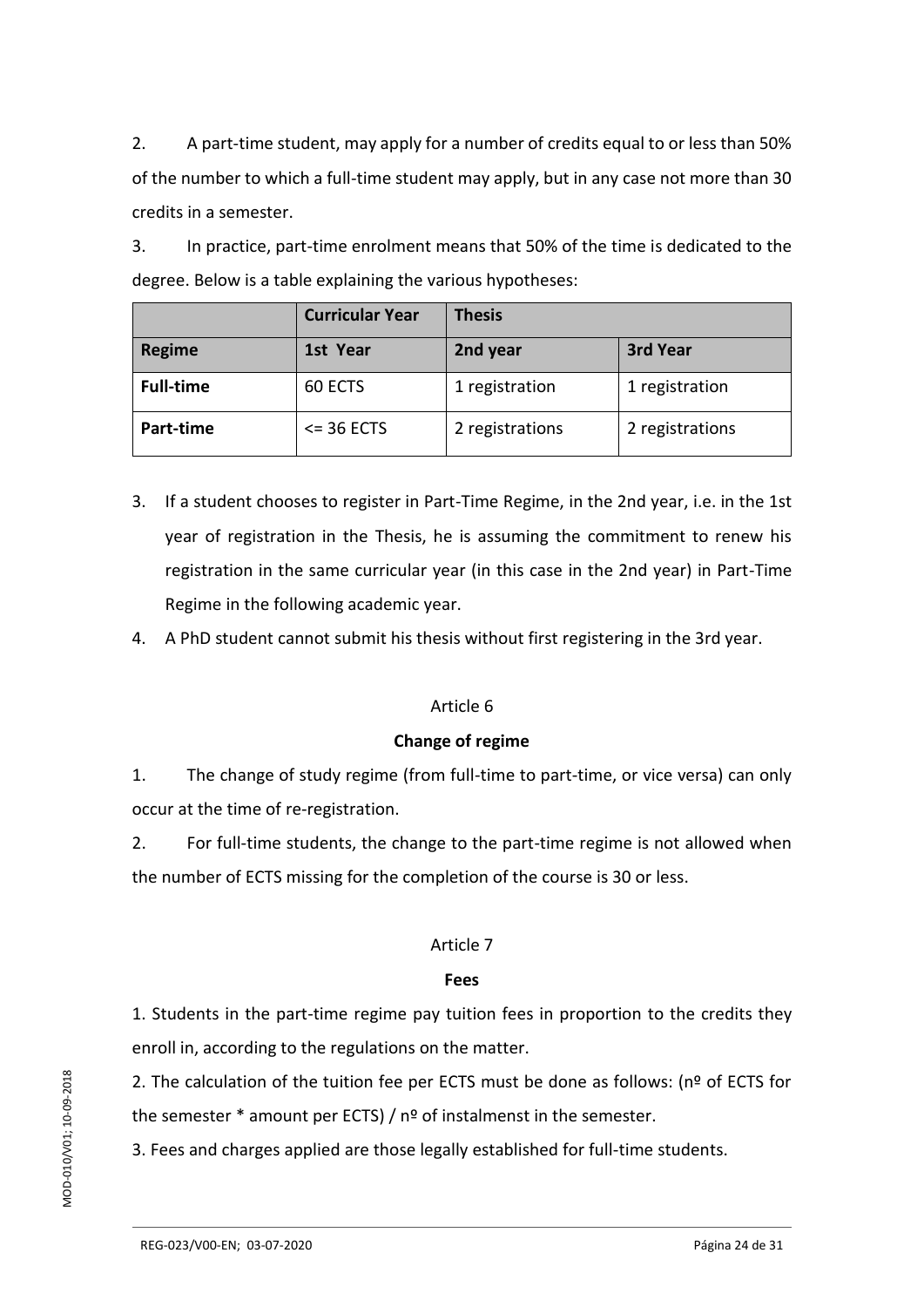4. The request for the Viva Voce will only be accepted if the payment of all tuition fees corresponding to the number of ECTS in the degree has been fully satisfied, regardless of the regime (part-time or full-time) and the time period used to complete the degree.

#### Article 8

## **Eligibility**

1. For the purposes of applying the Eligibility Regime, each academic year in which the student enrolls in part-time study will be counted as 0.5.

2. The maximum allowed number of annual registrations in part-time study is two; a higher number is subject to the Course Coordination's appraisal.

## Article 9

## **Joint PhD degrees**

In degrees offered jointly with other institutions, the part-time student regime is governed by what is defined in the specific regulations or agreements, resulting from the consensus between the participating institutions.

## Article 10

## **Unforeseen cases**

Doubts and unforeseen cases resulting from the application of this Regulation will be subject to a Rector's order.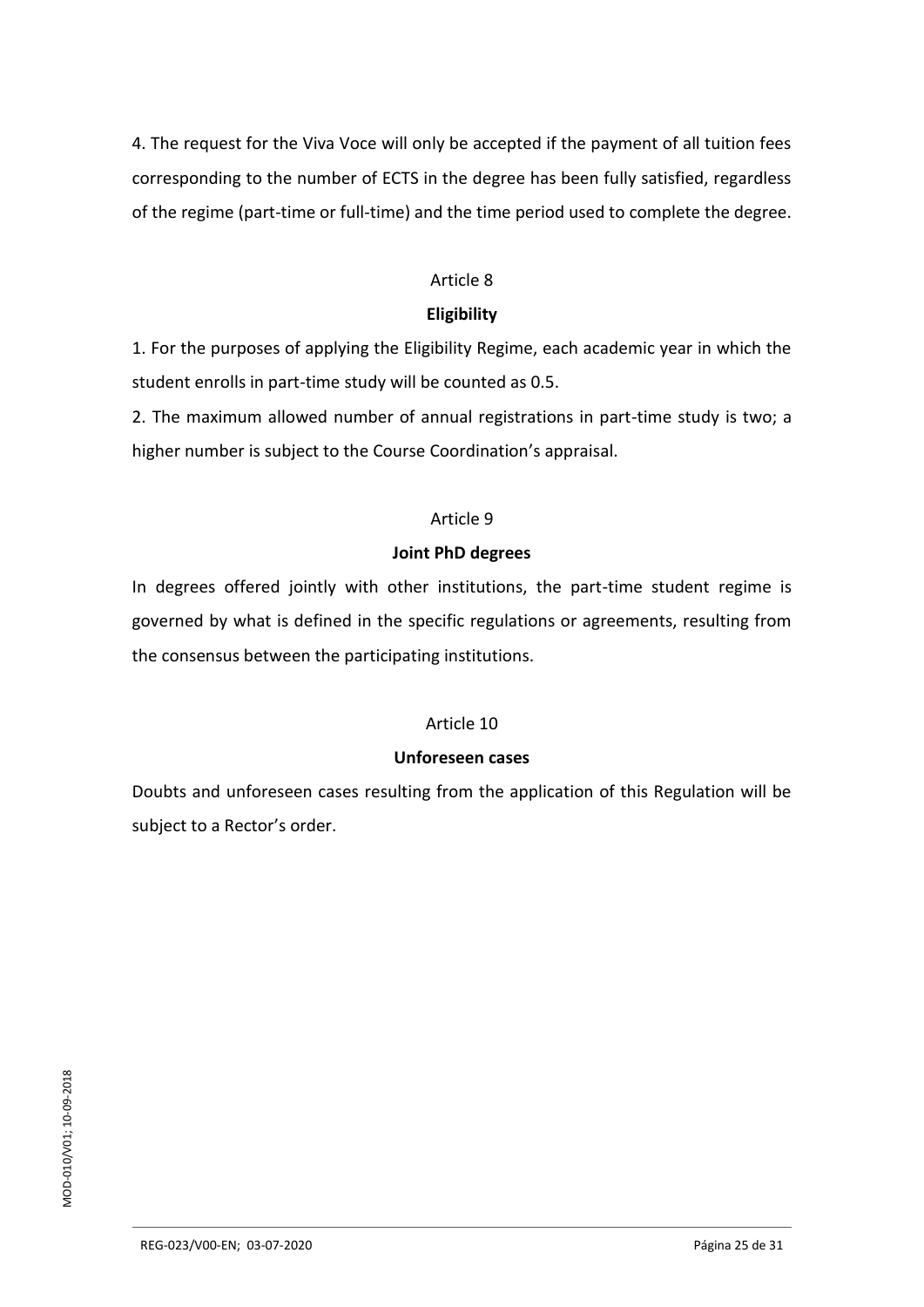#### **Anex II**

## **Regulation for the PhD in Management**

## **Regulation for the PhD in Desing**

## **REGULATIONS GOVERNING EVALUATION**

## Article 1

## **Evaluation in the subjects**

1. The teaching in the curricular units is of a theoretical and practical nature, and may, by decision of the regent, operate in a seminar regime.

2. The student's evaluation in each curricular unit includes, cumulatively, oral and written elements, at the choice of the regent.

3. The written elements of assessment necessarily integrate the preparation of a report.

4. The regent freely ponders the elements of evaluation that he/she has on the student and assigns a final mark from 0 to 20.

## Article 2

## **Evaluation**

1. Students who have passed all the course units that make up the PhD degree are considered to have passed the doctoral degree.

2. Transition for the 2nd year of the PhD degree requires the approval in all the curricular units of the 1st year of the doctoral degree.

3. In case of failure in a subject, the rules provided for in the specific regulation shall apply.

4. The approval in the PhD degree is titled by a certificate issued at the student's request.

5. The result of the evaluation is expressed in a final numerical rating from 0 to 20.

6. Successful students may be awarded the qualitative marks Suficiente (from 10 to 13), Bom (14 and 15), Muito Bom (16 and 17) and Excelente (18 to 20).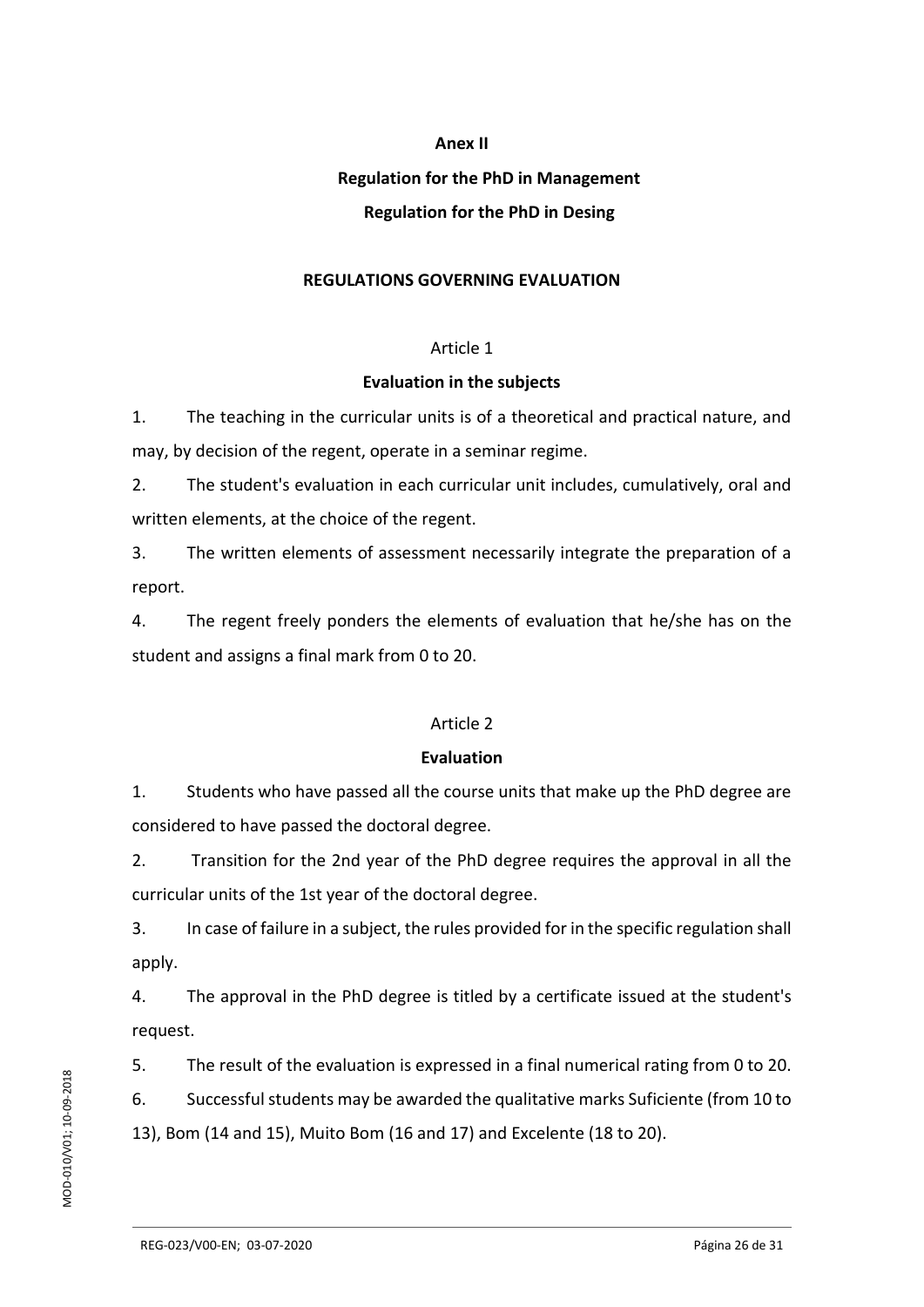#### **PhD GPA**

1. The classification of the PhD degree is expressed in points and corresponds to the average of the classifications obtained in the subjects, weighted according to the number of credits for each one.

2. When the average calculated under the previous number exceeds the exact number of units, it will be rounded rounded up or down to the unit.

3. Enrollment in curricular units that exceed 60 credits is considered extracurricular, and does not count towards the average of the PhD or to obtain credits in such degree.

#### Article 4

## **Seminars**

1. The PhD degree also includes the attendance of a number of seminars and conferences held during the second and third year of the degree.

2. These seminars and conferences which support the research work are mandatory, but are not subject to autonomous evaluation.

3. Attendance, in person or at a distance, of the number of seminars established by the Scientific Commission shall be compulsory.

4. Evaluation may include the obligatory publication of papers, to be defined by the Scientific Committee.

## Article 5

## **Thesis supervision, research projects and arts-based works.**

- 1. The preparation of the thesis, research project, as well as arts-based works, must be supervised by a specialist in the core area of the PhD.
- 2. The themes of the theses should preferably be within the scope of the investigation conducted by the research units to which the doctoral degree is associated.
- 3. Once the research work has started, the candidate must prepare annual progress reports, which will be analysed by the Scientific Committee, after the supervisor's appraisal.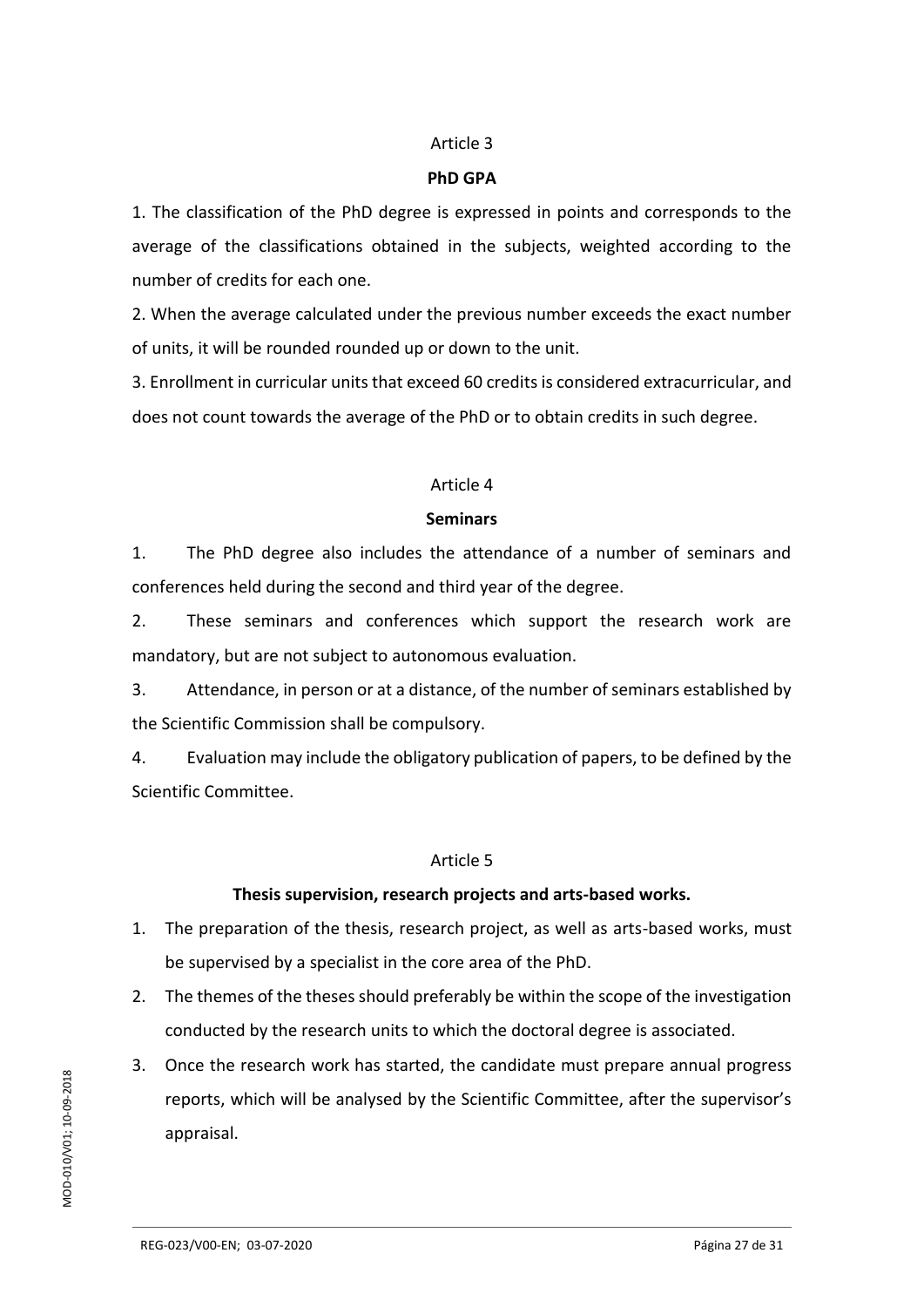- 4. The Scientific Council will establish the appropriate methodologies for assessing the reports mentioned in the previous paragraph.
- 5. The Scientific Council may allow the change of advisor and / or the thesis theme, upon reasoned request from the candidate and the appraisal of the advisor(s) and the PhD Coordinator.
- 6. Taking into consideration the Scientific Committee and the advisor's appraisal and after hearing the student, the Scientific Council may refuse to continue the research work, provided it is justified, with the resulting cancellation of enrollment in the degree, which must be communicated to the student and to the Academic Services of the Universidade Europeia.
- 7. With due justification, the supervisor may at any time request the Scientific Council to waive the supervision of the candidate. In such case, the Scientific Council should strive to replace him/her if the candidate does not choose to undergo the examination.
- 8. After the thesis project is approved, students must integrate, as collaborators, the research unit (s) of the European University.

## **Guidelines on Submission and Format of Thesis**

The Universidade Europeia's regulations and procedures for scientific papers are set out in the *Guia de Procedimentos Internos Referentes à Elaboração da Tese de Doutoramento da Universidade Europeia.*

## Article 7

## **Preliminary appraisal**

- 1. At the end of the second or third semester of the PhD degree, the candidates present a thesis project (which can be part of a curricular unit) that will be assessed by a jury chaired by the president of the Scientific Committee and integrated by two other elements (being one external) appointed by the Scientific Committee.
- 2. The project includes the following items: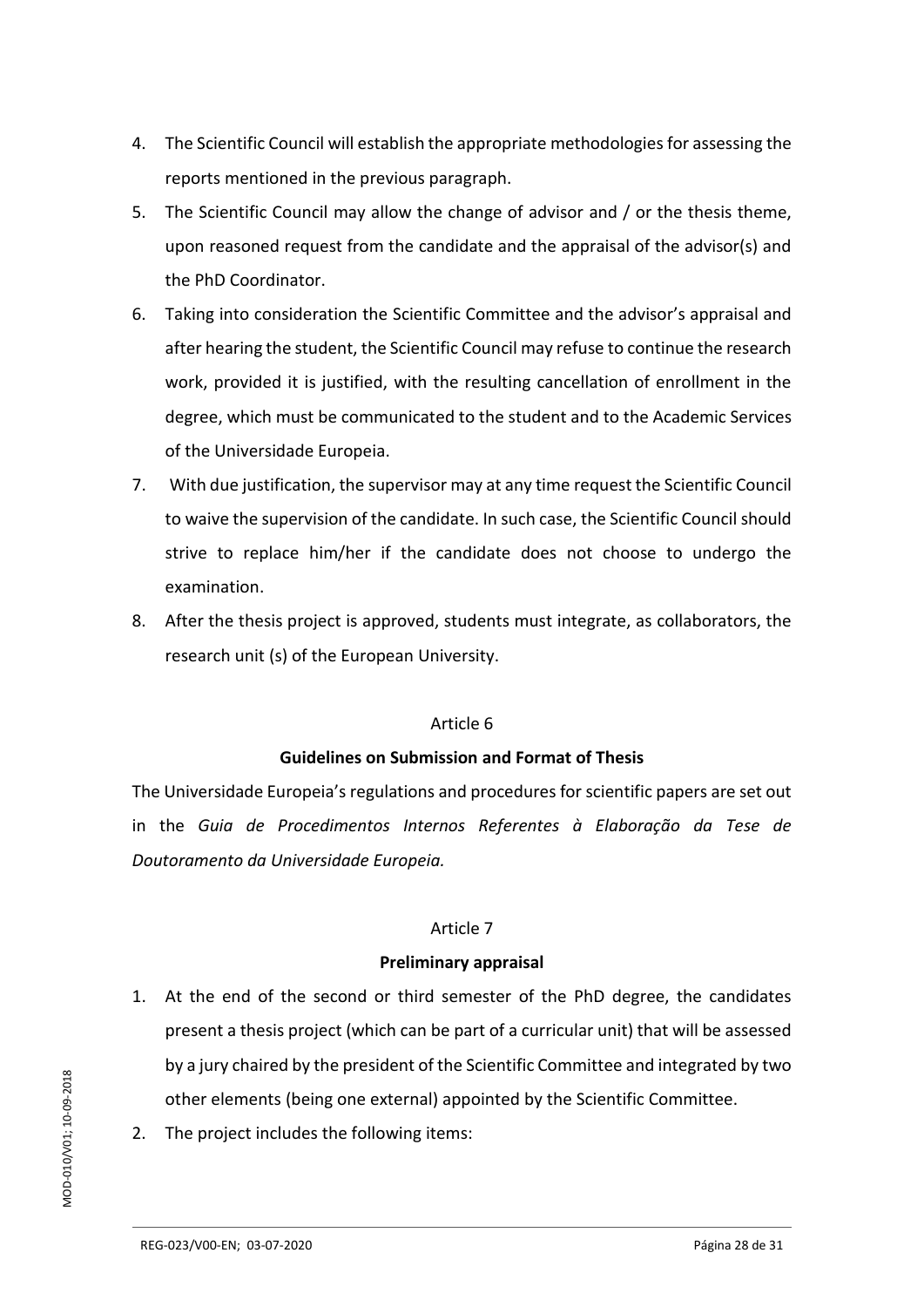a) Theme and scope;

b) Index or provisional summary of the thesis;

c) Objectives and timing of the research;

d) Methodology chosen;

e) Main sources and bibliography.

3. During the supervision process, the supervisor is obliged to

a) Record the history of contacts with the candidate, in person and at a distance;

b) Prepare a biannual progress report on the attendance of the candidate to the orientation sessions or other forms of mentoring defined and the qualitative assessment (insufficient, sufficient, good, very good) of the work done by the candidate regarding the following aspects:

- i. Gathering of information;
- ii. Processing of the information;
- iii. Theoretical preparation;
- iv. Writing of texts;
- v. Thesis completion;
- vi. Other comments.
- 4. The report mentioned in the previous paragraph shall be sent to the Scientific Committee. If the reports show that the supervisor's contacts with the candidate did not take place or were insufficient, or that the candidate did not produce sufficient work or could not evolve in it, the Scientific Committee will schedule a meeting between the supervisor and the candidate to decide on the actions to follow.

## Article 8

## **Plagiarism detection**

1. Plagiarism detection is done through a plagiarism software within a maximum of 10 (ten) working days from the submission of the thesis.

2. When there is no advisor, once the verification mentioned in the previous number is completed the academic services will inform the Scientific Committee of the result and notify the candidate.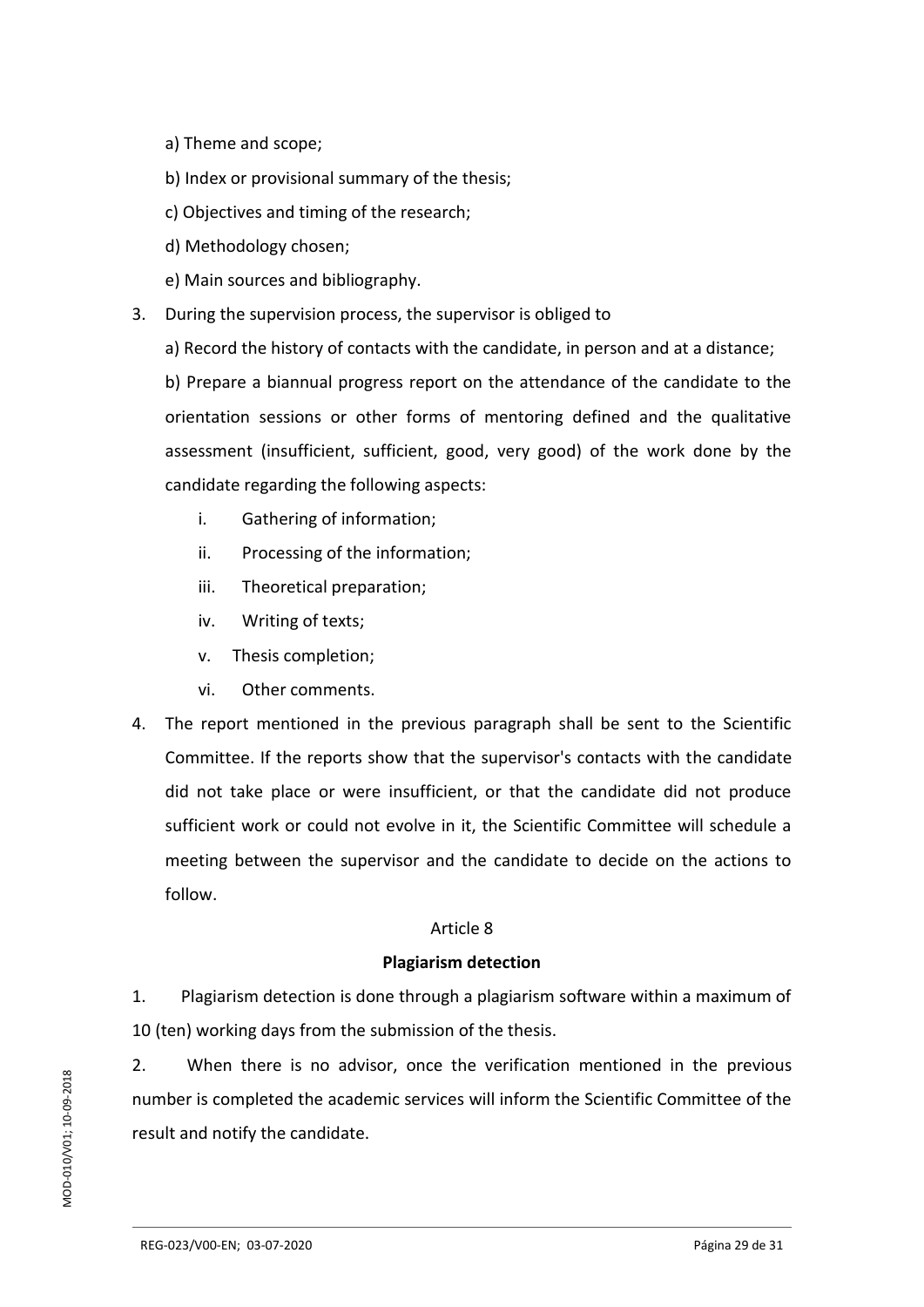3. In case of partial or total plagiarism of other works, it is up to the supervisor to suggest any appropriate measures to the Scientific Council.

4. In case of fraud and when the seriousness justifies the cancellation of the work, the supervisor must inform the Scientific Council of the reasons in writing.

5. After assessing the grounds for the cancellation, the Scientific Councilshall decide on:

a) The rejection of the work;

(b) The opening of an investigation to establish responsibility;

(c) The imposition of any sanctions on the candidate, in accordance with the Disciplinary Rules;

(d) Decisions of the Scientific Council cannot be the subject of appeal.

6. In cases where there is no advisor, the assessment of possible partial or total fraud shall be the responsibility of the Scientific Council.